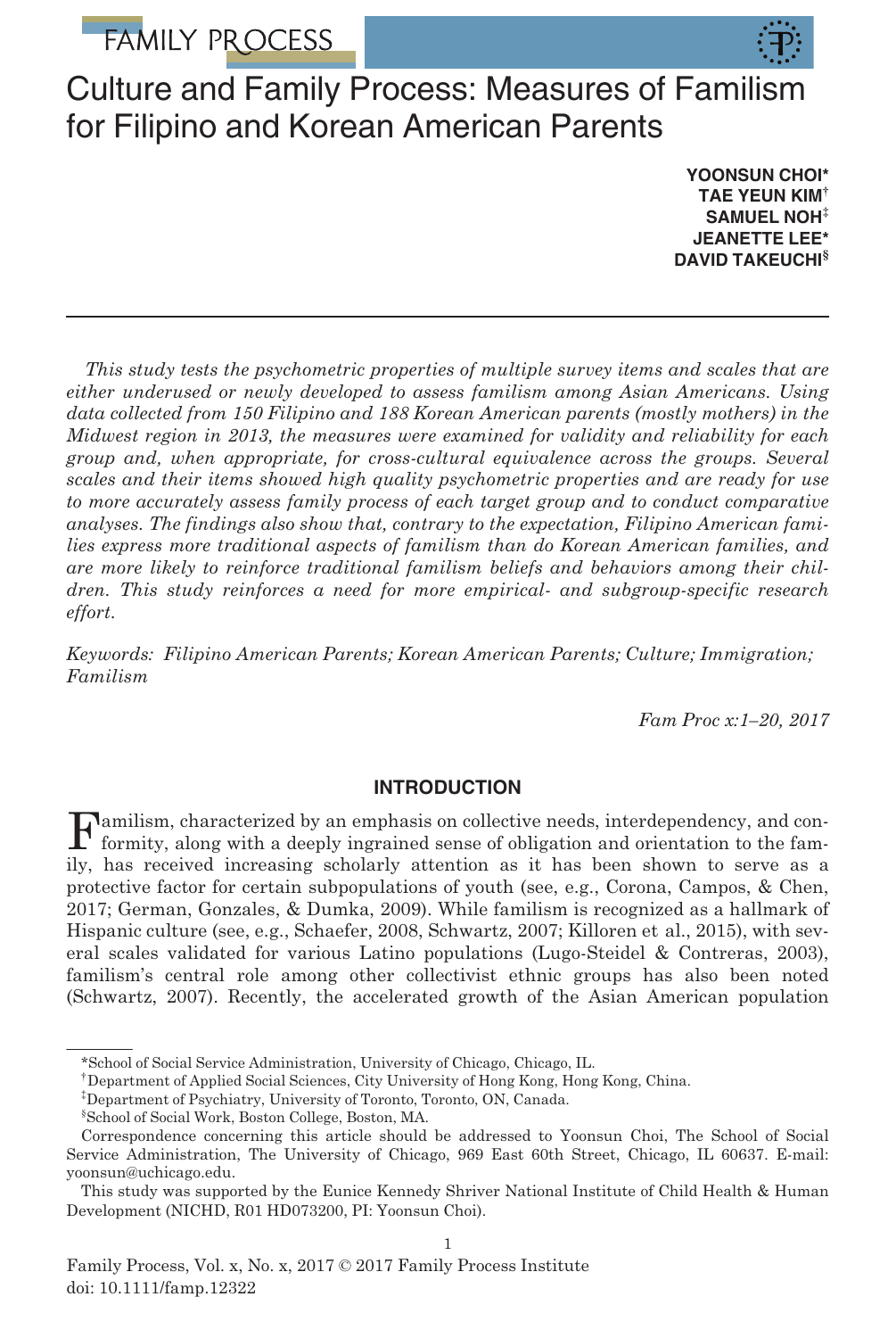(Pew Research Center, 2013) has merited a dedicated understanding of Asian American family processes in general and familism in particular.

Familism is one of the most distinctive characteristics of Asian culture and is widely found across Asian cultures regardless of religion, traditional custom, and dominant philosophy. Emerging research suggests that familism may be determinative of developmental outcomes among Asian American youth. Asian American high school youth, in the aggregate, report better grades and lower rates of crimes, substance use, and risky sexual behaviors than youth of other racial-ethnic groups (Choi & Lahey, 2006; Grunbaum, Lowry, Kann, & Pateman, 2000; Jang, 2002). However, these external measures of adjustment belie the disproportionate rate of internalizing problems experienced by Asian American youth. Depression and suicide rates are significantly higher among Asian American youth than among youth of other backgrounds (Lipsicas & Mäkinen, 2010; Okazaki, 1997; Shibusawa, 2008). Several studies suggest that these disparate outcomes may be mediated in part by familism, among other family processes (Choi, 2008; Juang & Nguyen, 2009). Though many of these studies refer to Asian Americans in the aggregate, significant studies point to differences in both family processes as well as outcomes among Asian American subgroups. The important role of familism in adolescent outcomes compels a nuanced understanding of Asian American familism that differentiates among Asian American subgroups.

The study of familism among Asian American families is complicated by a twofold methodological challenge. There are over 20 Asian American subgroups with distinct histories, languages, religious affiliations, and other markers of culture, and, the paucity of culture-specific constructs leaves critical aspects of familism unmeasured; familism measures developed with other populations are not likely to capture attitudes and behaviors unique to Asian Americans in the aggregate, as well as to particular subgroups of Asian Americans. Dynamic pathways of enculturation and acculturation are interwoven into Asian American family processes in subgroup-specific ways that may not be captured by conventional measures (Choi, Kim, Pekelnicky, & Kim, 2013). Second, the application of familism measures to Asian American families without explicit verifications of validity to particular subgroups of Asian Americans obscures the possibility that these measures are not equivalent across groups (for exceptions, see Choi & Harachi, 2002; Crockett, Veed, & Russell, 2010; Wu & Chao, 2011).

Researchers have validated several related ethno-specific components of Asian American family processes such as *guan* (Chao, 1994) and  $q$ *in* (Wu & Chao, 2005) among Chinese American families, and ga-jung-kyo-yuk among Korean American families (Choi et al., 2013) that reflect a set of essential family centric concepts, but these mostly focus on parenting behaviors while neglecting core familism values that may be most salient to Asian American families. Family obligation, a predominant aspect of familism, has been studied extensively (e.g., Fuligni, 2007) and several scales have been developed to capture Asian family values such as Asian Cultural Values (Kim, Atkinson, & Yang, 1999). The findings on these constructs have been inconsistent, in part because they were developed globally for Asians as an aggregate group. It is plausible that familism is a universal concept, but specificity regarding its practice and centrality among culturally distinct Asian American subgroups is necessary both for theoretically robust grounding as well as for praxis.

This study addresses this methodological challenge by exploring the validity, reliability, and cross-cultural equivalence of existing and new measures of familism to Filipino and Korean American parents. Content and construct validity of eight scales of familism incorporating existing and new items were tested separately for both groups. Measures exhibiting comparable factor structures across groups were tested for higher levels of measurement invariance. That is, scales exhibiting configural invariance were further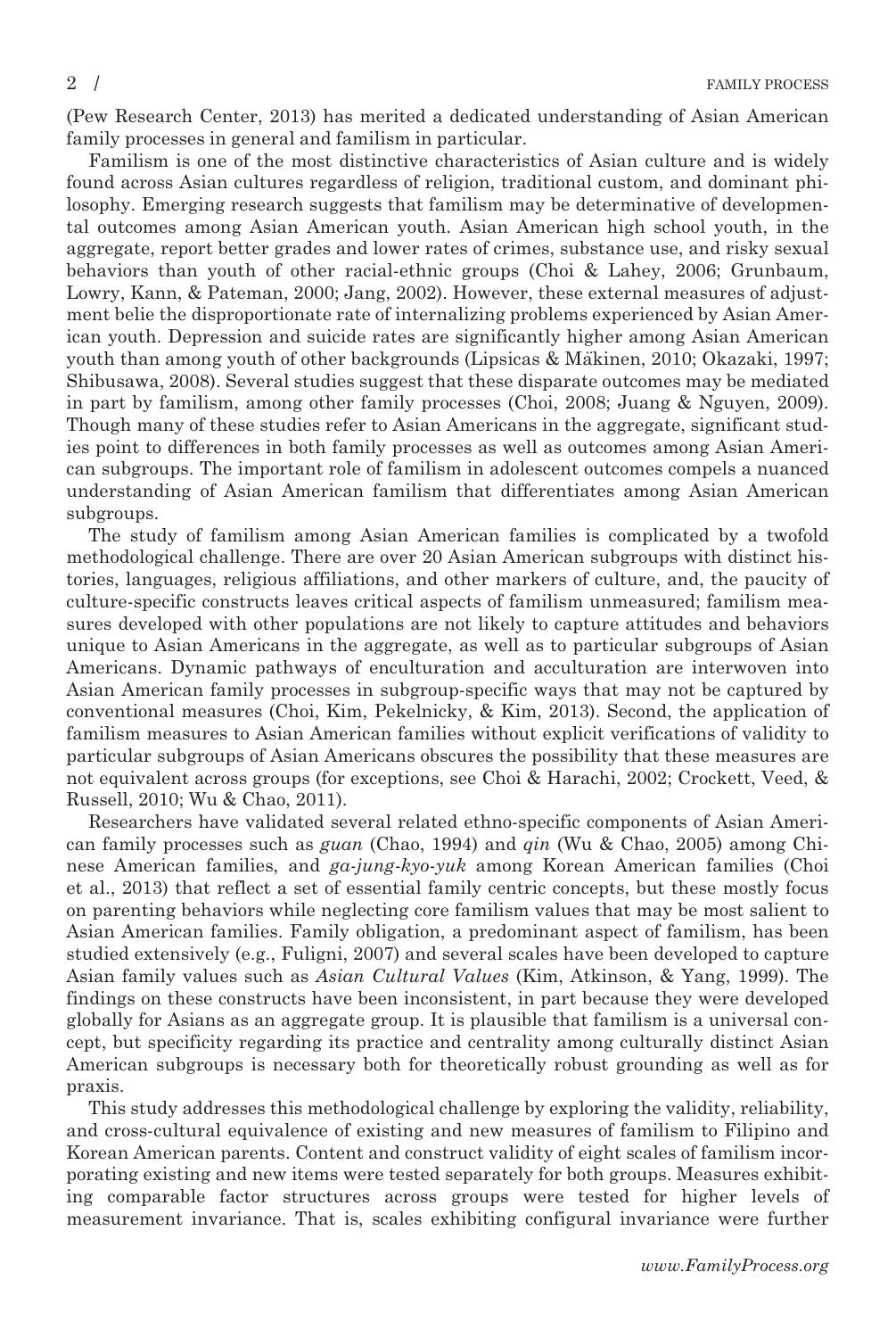examined for metric, strong, and strict invariance across groups. Filipino and Korean Americans were chosen as the two groups for the ways in which their two cultures overlap and diverge, as explained more fully below. This study focuses on parental data to limit the differences in cultural values that may develop over first, second, and succeeding generations of immigrants. Asian parents in the United States are predominantly foreignborn and their children are either U.S. born or immigrated at an early age.

## Filipino and Korean Americans

Filipino and Korean Americans share the label of "Asian American." They also share global indicators of socioeconomic status (Census, 2017), diminishing the possibility of a confounding class effect in this study. However, the two groups are markedly different in acculturation and, likely, family processes (Choi, 2008; Min, 2005; Russell, Crockett, & Chao, 2010). Familism measures validated for Asian American families should reveal meaningful differences between the two Asian American subgroups. Korean parenting is largely influenced by Confucianism, Taoism, and Mahayana Buddhism (Sung, 2010). Confucian tradition emphasizes parental control and guidance of children (Hurh, 1998). Family hierarchy and age veneration are highly important (Min, 1998). Emphasis on education is also more pronounced among Korean Americans than among other ethnicities (Zhou & Kim, 2007). Filipino culture, in contrast, reflects the influence of a long history of colonization by Spain and the United States, deemphasizing patriarchal authority and age stratification; family dynamics are more egalitarian than in Korean culture (Russell, Chu, Crockett, & Doan, 2010). Nonetheless, Filipino family dynamics are more hierarchical, gender-based, and strongly interdependent than those of White families, preserving traditional and core cultural values among Filipino Americans (Espiritu, 2003). High parental control and emphasis on family obligation continue to be evident, especially with respect to Filipina youth (Espiritu, 2003) and Filipino American parents, like Korean American parents, are less likely to express affection openly than are White parents (Choi & Kim, 2010; Russell, Chu, et al., 2010).

Filipino Americans and Korean Americans also notably differ in residential and integration patterns in the U.S. Korean Americans are among the most socially and culturally segregated groups (Pew Research Center, 2013). Korean immigrant adults, even after years of settlement, remain largely monolingual, predominantly attend ethnic Korean churches or temples, socialize primarily with co-ethnics, and demonstrate high ethnic solidarity and pride (Min, 2006). Conversely, Filipino Americans, more than any other Asian American subgroups, are fluent in English, and score most highly on acculturation (Espiritu, 2003). These points of convergence and divergence may in part explain differences in academic achievement and other behaviors between Filipino American and Korean American youth.

In sum, Korean American families largely preserve traditional family processes, whereas Filipino American families more often blend traditional and Western processes. The unique cultural positions of Korean American and Filipino American families recommend this study's reliance on these two groups to develop and validate familism measures among Asian Americans.

## Measurement Invariance

Although a prerequisite for comparative studies of different cultural groups, empirical testing of measurement invariance is uncommon. Testing measurement invariance across Asian American subgroups is especially rare. Given that familism may play a critical role in the diverse outcomes among subgroups of Asian American youth (see, Choi, 2008), it is important to ascertain that familism measures are appropriate for the subgroups on which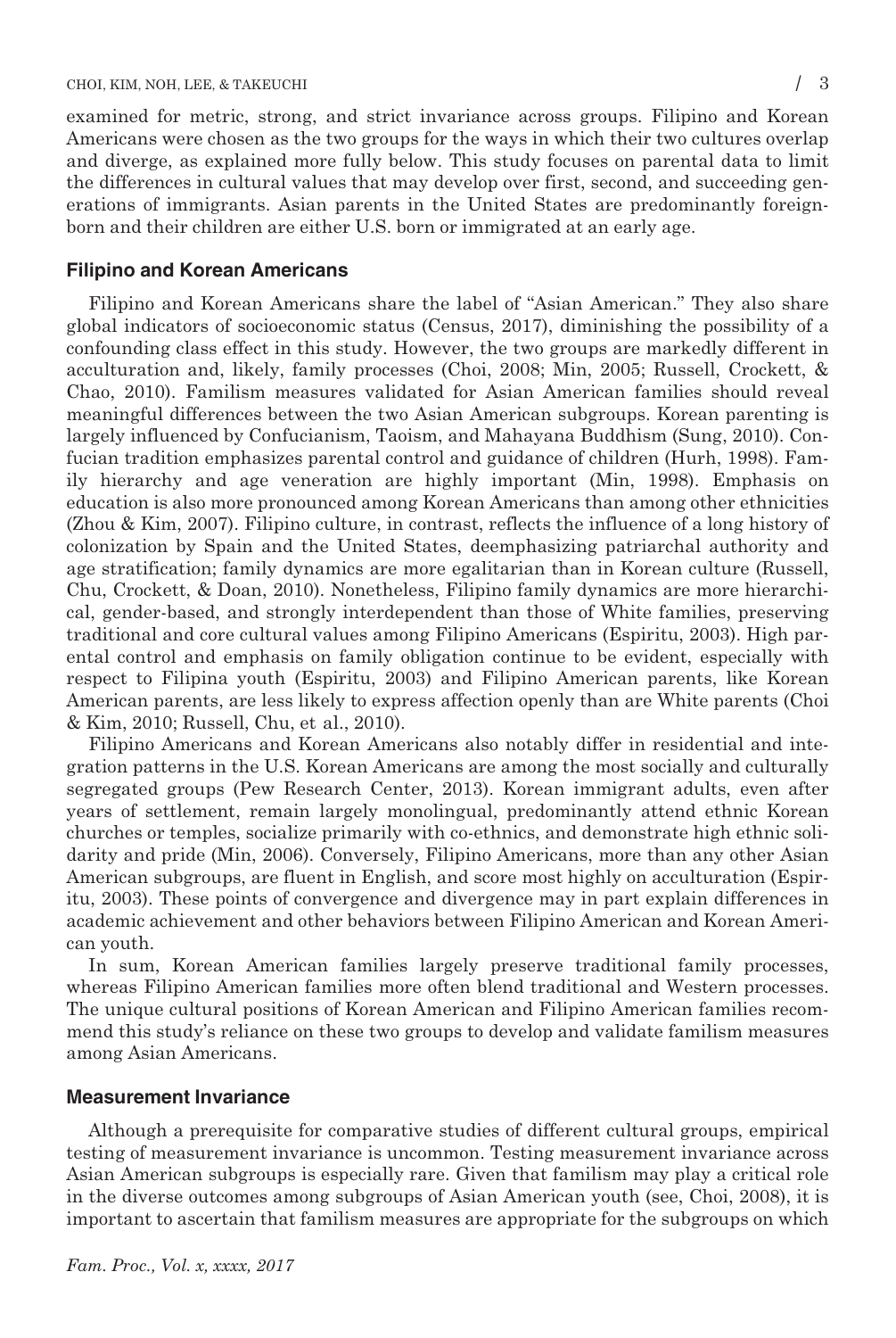they are used. The meaning of constructs, even if similar in terms of face validity, may differ across groups. The resulting lack of measurement invariance is especially salient for Asian American subgroups, which are often assumed to share collectivist values without distinction. This study aims to test measurement invariance of the scales when their basic psychometric properties are established in each group.

Measurement invariance can be tested on multiple levels. The definitions and terms of various forms of invariance differ by authors (e.g., Choi, Mericle, & Harachi, 2006; Harachi, Choi, Abbott, Catalano, & Bliesner, 2006; Kim, Wang, et al., 2014). This study is guided by two sets of definitions that are most widely used in the literature. Hui and Triandis (1985) organize the concept of invariance into conceptual, functional, item, and scalar, and Widaman and Reise (1997) into configural, metric, strong, and strict. Conceptual invariance is defined as a construct having the same meaning (i.e., face validity) across groups and, prior to this study, was established through focus groups which are often used to support conceptual invariance. Functional invariance refers to constructs which share similar nomological networks across groups (i.e., groups with similar precursors, consequences, and correlates) and can be tested by examining the relationships between the scale and theoretically related constructs. Functional invariance in this study is to be examined by testing intercorrelations of the finalized scales. Similar to construct validity, tests of functional invariance can shed light on how different subdomains of familism are similarly or differently related with each other across groups and enhance our theoretical understanding of familism.

Item and scalar invariance is ultimately a test of factorial structure and precision of scales, which can be further divided into configural, metric, strong, and strict. Item invariance includes both configural and metric invariance and is empirical evidence to demonstrate a construct has the same meaning across groups via a particular instrument. Configural invariance, the most basic level of factorial invariance, is supported when the scale is composed of the same items across groups (Widaman & Reise, 1997). If the magnitudes of factor loadings are similar, metric invariance is established, in which relations between the scale and other variables can be compared across groups. Scalar and strong invariance is attained when a construct is measured on the same metric, for example, similar intercepts of the scale. Hence, a particular score on an instrument represents the same degree, intensity, or magnitude of the construct across groups. Scalar or strong invariance is necessary, for example, in order for the same score on a diagnostic tool to reflect the same level of severity across groups. Lastly, strict invariance is established if error terms of the scale items are equivalent. This study aims to ascertain at least metric invariance of the measures used with Filipino and Korean families. If the measures do not exhibit at least metric invariance, measures with otherwise sound psychometric properties can be used with each group but not for direct comparisons (at least, not without caution) between Filipino and Korean American families.

## THIS STUDY

#### Scale Development

Based on a series of phenomenological studies and multi-stage psychometric analyses, this study tests and presents the psychometric properties of eight Asian American-specific domains of familism and domain items. Prior to this present study, several steps were taken to generate a series of familism items and scales, including (1) extensive literature review that included a search for existing Asian familism scales, (2) focus groups, (3) generation of near 100 preliminary items, (4) review of those items by expert panels and the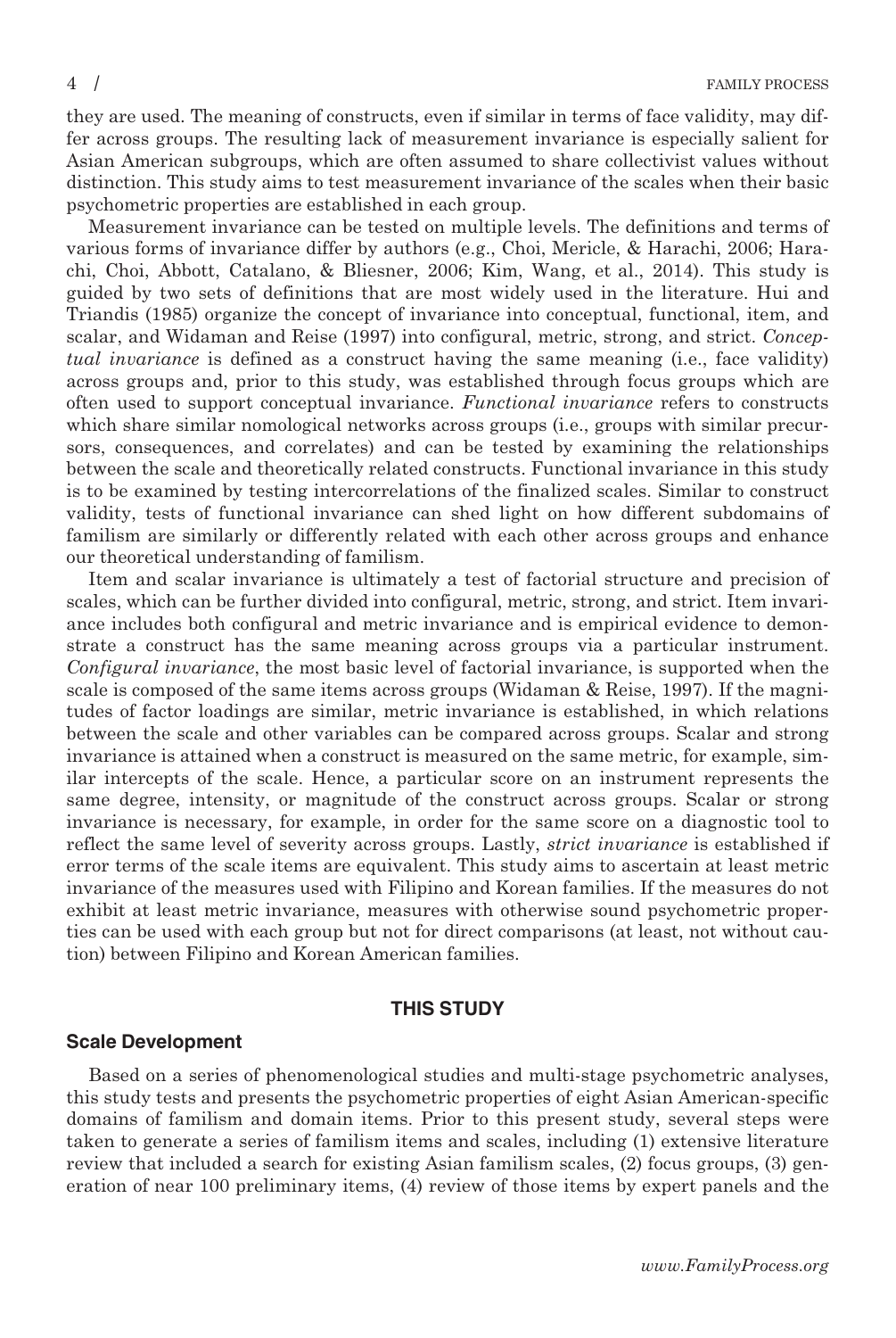research team, and (5) pretest of the items. This process produced a total of 8 scales and 34 items to be tested for psychometric properties in this study.

We began with a comprehensive review of scales that were judged to measure Filipino and Korean familism. Three Filipino family values and parenting scales were identified: the Panukat ng Pagkataong Pilipino (PPP) and the Panukat ng Ugali at Pagkatao (PUP), both developed in the Philippines (Enriquez & Guanzon-Lapena, 1985), and the  $Encultur$ ation Scale for Filipino Americans (ESFA; del Prado & Church, 2010). The ga-jung-kyoyuk measure for Korean Americans (Choi et al., 2013) was also selected for investigation. In addition, a total of six focus groups for Filipino Americans (three for each of parent and youth) and nine focus groups for Korean Americans (five parent and four youth groups) were conducted to generate information about family processes that the participants identified as uniquely Filipino or Korean. Nearly 100 additional items were generated through the analysis of qualitative data obtained via these focus groups as well as extensive literature review. Items were rendered in English, Tagalog, and Korean as appropriate.

Two five-member panels composed entirely of Korean Americans or Filipino Americans were recruited on the basis of bilingual/bicultural capacity, experience as a parent or working with parents and youth in the community, and an understanding of the research process. The panels reviewed the generated scales and the items for the etic/emic nature of the questions, the applicability of the situational context of the questions, and the accuracy of translation. We then examined each item for redundancy, length, level of difficulty, double-barreling, and ambiguity (DeVellis, 1991), retaining only those items that were believed to be central to the construct of Asian American familism. Scale items, including translated versions, were pretested using five Korean American parent–child dyads and five Filipino American dyads. The items were further edited, refined, or removed entirely based on the results of pretests.

The resulting 34 items, mapped onto eight subdomains, or scales, of Asian familism, are shown in Table 1. This study tests multiple aspects of psychometric properties, including reliability and validity (content, construct, discriminant, and divergent) as well as measurement invariance.

## METHOD

#### Overview of the Project

This study uses survey data from the inaugural year of the Midwest Longitudinal Study of Asian American Families (ML-SAAF). One hundred and fifty-five Filipino American youth and 151 Filipino American parents (133 Filipino parent–child dyads) and 188 Korean American youth and 186 Korean American parents (183 Korean parent–child dyads) from the Chicagoland area completed a self-administered survey. The surveys, available in paper-pencil and online-survey forms, collected either in person or by mail or via online when completed, were distributed to eligible participants based on youth age and the mother's ethnic heritage. The English version of the survey was translated into Tagalog and Korean, using a committee translation process. Multiple translators made independent translations of the same questionnaire and, at a consensus meeting, a committee reconciled discrepancies and agreed on a final version. Participants were given a gift card upon submitting a completed survey. Only data from surveys submitted by Korean and Filipino parents were used in this study.

#### Sample Characteristics

The average age of parents was  $46.72$  (SD = 6.81) for Filipinos and  $46.56$  (SD = 4.32) for Koreans. The participating parents were predominantly mothers (83% of Koreans and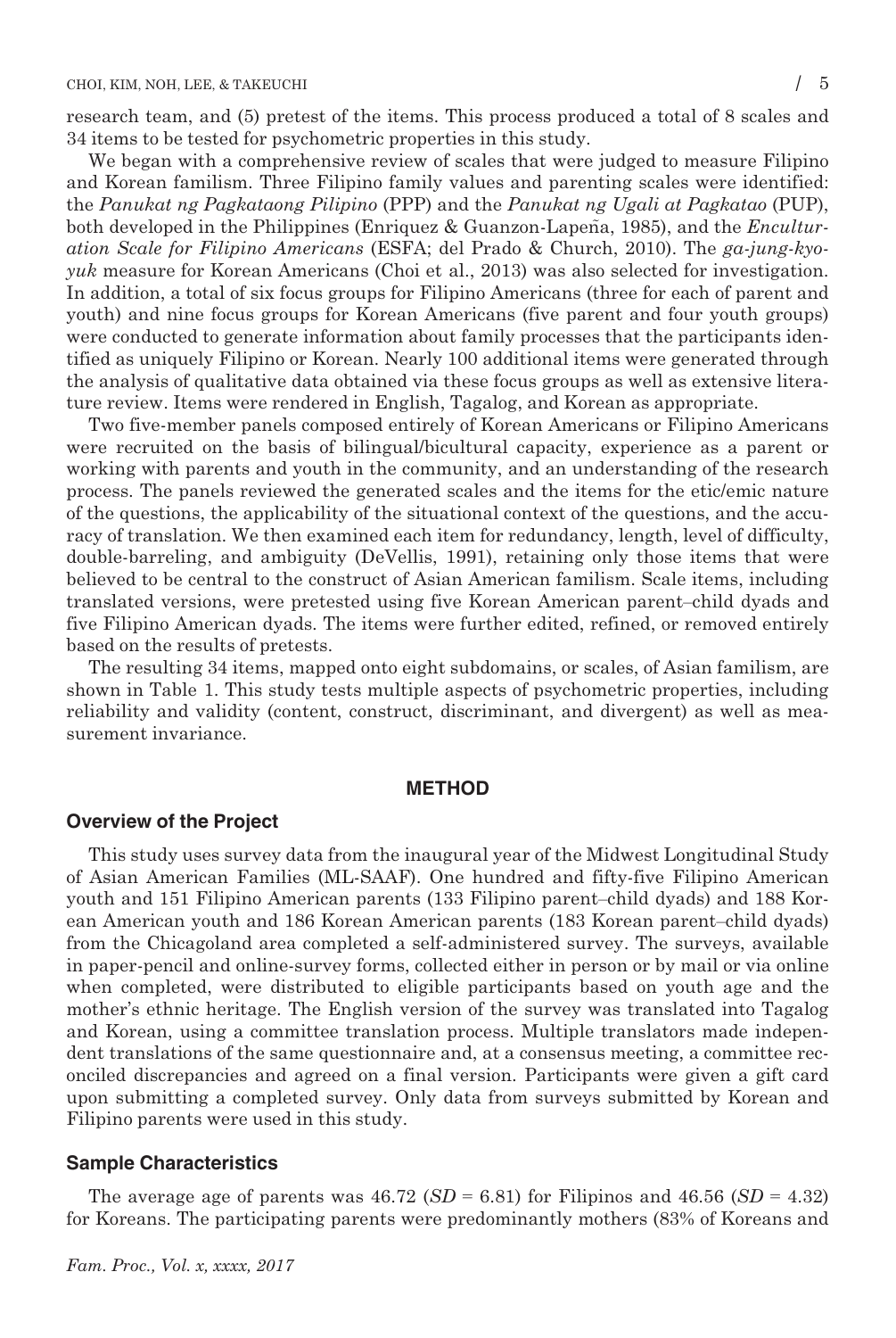|                                                                                                                                                                                  |                                                                                            | Measures of Familism and Single-Factor CFA                                     | $T_{ABLE}$ 1                             |                                      |                            |                                           |                                           |                                                            |                                             |
|----------------------------------------------------------------------------------------------------------------------------------------------------------------------------------|--------------------------------------------------------------------------------------------|--------------------------------------------------------------------------------|------------------------------------------|--------------------------------------|----------------------------|-------------------------------------------|-------------------------------------------|------------------------------------------------------------|---------------------------------------------|
|                                                                                                                                                                                  |                                                                                            | Mean (SD)                                                                      |                                          | $Item-total3$<br>$\mathrm{Alpha}^2$  |                            | Factor loading                            |                                           | Factor loading<br>(Modified)                               |                                             |
| Constructs<br>Items <sup>1</sup>                                                                                                                                                 | Korean                                                                                     | Filipino                                                                       | Korean                                   | Filipino                             |                            | Korean                                    | Filipino                                  | Korean                                                     | Filipino                                    |
| F1. Traditional Manners and<br>Etiquettes                                                                                                                                        | 4.50 (0.50)                                                                                | $4.20(0.79)***$                                                                | 0.89                                     | 0.80                                 | RMSEA<br>Alpha<br>CFI<br>2 | 28.189***<br>0.158<br>0.954               | 25.688***<br>0.166<br>0.921               | 16.959***<br>0.957<br>0.201<br>0.86                        | 1.000<br>0.000<br>1.850<br>0.82             |
| 5. Traditional way of speaking to adults<br>3. Social norms/etiquette toward adults<br>4. Uses proper addressing terms<br>1. Recognizes authority figures<br>2. Proper greetings | 4.61(0.52)<br>4.55(0.55)<br>4.43 (0.66)<br>4.44 (0.62)<br>4.45 (0.65)                      | $4.03(1.17)***$<br>$3.63(1.45)***$<br>4.38 (1.00)<br>4.57 (0.67)<br>4.38(0.85) | 0.75<br>$0.75$<br>$0.78$<br>0.68<br>0.71 | 0.65<br>0.32<br>0.70<br>0.62<br>0.71 |                            | 0.809<br>0.846<br>0.756<br>0.714<br>0.801 | 0.715<br>0.393<br>0.794<br>0.776<br>0.711 | $\bold{D}{\rm{roped}}$<br>0.758<br>0.874<br>0.693<br>0.788 | Dropped<br>0.742<br>0.742<br>0.807<br>0.707 |
| F2. Respect for Adults                                                                                                                                                           | 3.08(0.64)                                                                                 | $3.79(0.65)$ ***                                                               | 0.76                                     | 0.69                                 | CFI<br>U.                  | 27.066***<br>0.877                        | 30.521***<br>0.775                        | 27.066***<br>0.877                                         | $30.521***$<br>0.775                        |
| 4. Parental wishes more important<br>1. Shouldn't fight or talk back<br>2. Treat adults with respect<br>3. Children should obey                                                  | 3.38 (0.86)<br>3.93(0.85)<br>$\begin{array}{c} 2.78 \ (0.83) \\ 2.23 \ (0.85) \end{array}$ | $4.14(0.87)***$<br>$4.54(0.60)***$<br>$3.08(0.98)***$<br>$3.39(1.05)$ ***      | 0.48<br>0.68<br>0.45<br>0.61             | 0.46<br>0.49<br>0.55<br>0.47         | RMSEA                      | 0.260<br>0.850<br>0.606<br>0.557<br>0.651 | 0.308<br>0.679<br>0.589<br>0.688<br>0.505 | 0.850<br>0.606<br>0.260<br>0.557<br>0.651                  | 0.308<br>0.688<br>0.589<br>0.679<br>0.505   |
| 3. Disturbed to place parents in nursing<br>1. Caregiving for aging parents a duty<br>2. Take care of my aging parents<br>F3. Caring Aging Parents<br>home                       | 3.49(0.69)<br>3.77 (0.71)<br>3.69(0.90)<br>2.99(1.01)                                      | $4.28(0.67)$ ***<br>$4.11(0.94)$ ***<br>$4.46(0.67)$ ***<br>$4.27(0.90)***$    | 0.68<br>0.44<br>0.63<br>0.45             | 0.53<br>0.68<br>0.72<br>0.46         |                            | 0.529<br>0.559<br>0.941<br><b>N/A</b>     | 0.648<br>0.933<br>0.539<br>N/A            | <b>N/A</b><br>0.529<br>0.559<br>0.941                      | NA<br>0.648<br>0.933<br>0.539               |
| $F4.$ Centrality of Family-Values                                                                                                                                                | 3.57 (0.60)                                                                                | $4.09(0.65)***$                                                                | 0.56                                     | 0.65                                 | RMSEA<br>Alpha<br>CFI<br>۹ | $3.837***$<br>0.836<br>0.178              | $11.964***$<br>0.903<br>0.182             | 25.293**<br>0.938<br>0.099<br>0.75                         | 11.964**<br>0.903<br>0.182<br>0.65          |
| 3. Sharing home an indication of closeness<br>4. Generations can share one household<br>1. The most important above all $^4$<br>2. Maintain close ties regardless                | 4.46 (0.61)<br>4.03 (0.78)<br>2.50(1.03)<br>3.26 (1.16)                                    | $4.77(0.44)$ ***<br>$4.47(0.65)***$<br>$3.71(1.14)$ ***<br>3.40 (1.26)         | 0.38<br>0.30<br>0.44<br>0.31             | 0.42<br>0.58<br>0.51<br>0.41         |                            | 0.530<br>0.687<br>0.296<br>0.499          | 0.529<br>0.494<br>0.760<br>0.618          | Dropped<br>0.416<br>0.512<br>0.665                         | 0.529<br>0.760<br>0.494<br>0.618            |

FAMILY PROCESS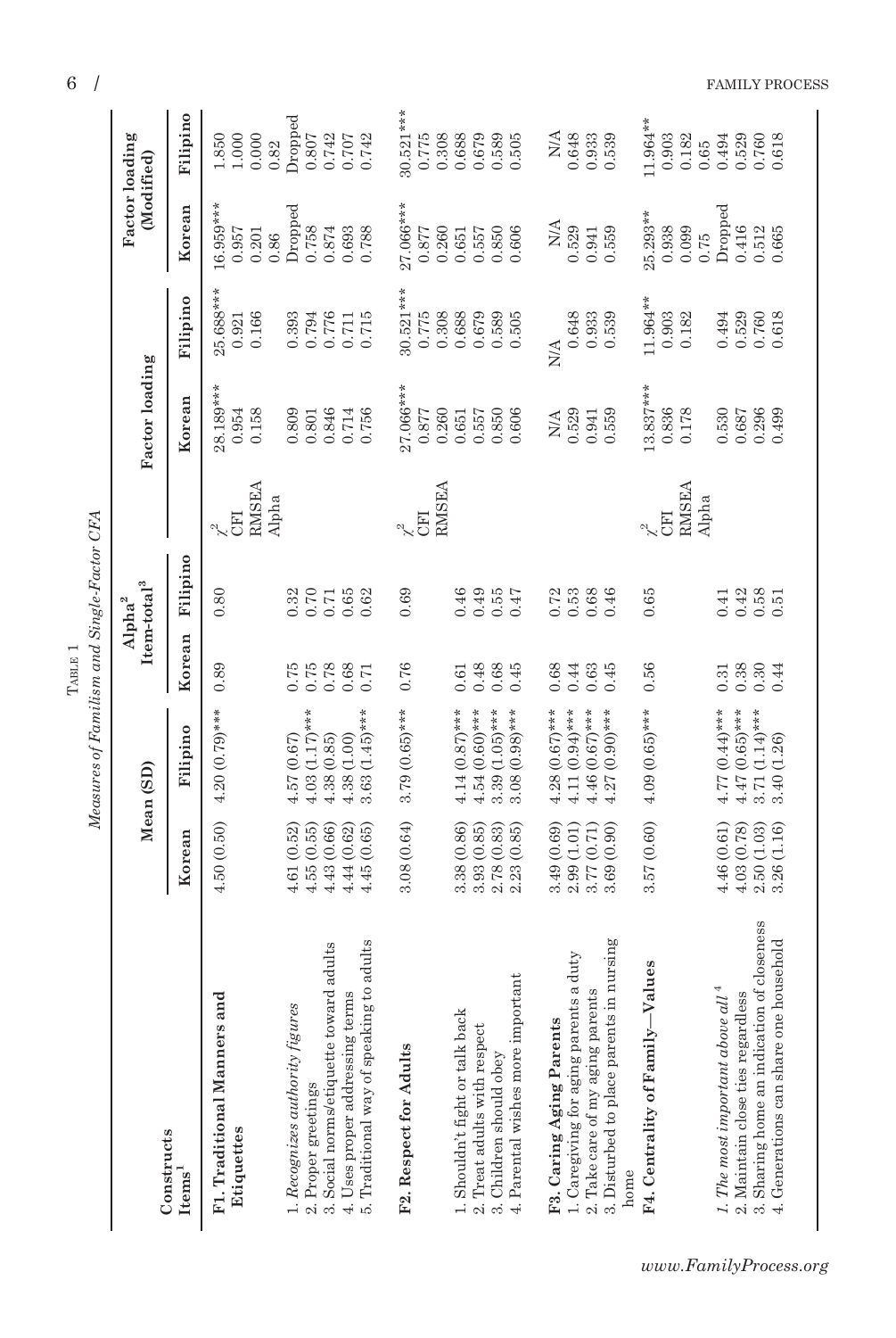|                                                                                                                   |                                                      |                                                                     | Continued<br>$TABLE 1$       |                                                                         |                                 |                                  |                                  |                                           |                                     |
|-------------------------------------------------------------------------------------------------------------------|------------------------------------------------------|---------------------------------------------------------------------|------------------------------|-------------------------------------------------------------------------|---------------------------------|----------------------------------|----------------------------------|-------------------------------------------|-------------------------------------|
|                                                                                                                   |                                                      | Mean <sub>(SD)</sub>                                                |                              | $\label{eq:temtotal} \textbf{Item-to} \textbf{ta1}^3$<br>$\bf{Alpha}^2$ |                                 | Factor loading                   |                                  | Factor loading<br>(Modified)              |                                     |
| Constructs<br>Items <sup>1</sup>                                                                                  | Korean                                               | Filipino                                                            | Korean                       | Filipino                                                                |                                 | Korean                           | Filipino                         | Korean                                    | Filipino                            |
| F5. Centrality of Family-Behaviors                                                                                | 3.20 (0.60)                                          | $4.07(0.61)$ ***                                                    | 0.72                         | 0.69                                                                    | RMSEA<br>Alpha<br>CFI<br>$x^2$  | 105.941***<br>0.637<br>0.188     | 97.704***<br>0.679<br>0.199      | Combined<br>with $F(4)$                   | 29.971***<br>0.928<br>0.211<br>0.71 |
| 2. Support family in the Philippines / Korea<br>1. Support family in United States                                | 2.65(1.26)<br>2.58(1.15)                             | $3.40(1.40)$ ***<br>$3.08(1.29)$ **                                 | 0.47<br>0.51                 | 0.46<br>0.47                                                            |                                 | 0.478<br>0.504                   | 0.214<br>0.122                   | $\boldsymbol{\mathrm{Droped}}$<br>Dropped | Dropped<br>Dropped                  |
| 3. Contribute money when passes away<br>4. Help child regardless <sup>4</sup>                                     | 4.26 (1.06)<br>3.96(0.91)                            | $4.66(0.67)$ ***<br>$3.94(1.18)*$                                   | 0.29<br>0.34                 | 0.39<br>0.38                                                            |                                 | 0.239<br>0.319                   | 0.118<br>0.753                   | Dropped<br>Dropped                        | Dropped<br>0.743                    |
| 5. Share home with adult children                                                                                 | 3.05(1.10)                                           | $4.69(0.60)$ ***                                                    | 0.40                         | 0.43                                                                    |                                 | 0.468                            | 0.940                            | 0.390                                     | 0.966                               |
| 6. Share home with aging parents<br>7. Share home with relatives                                                  | 3.38(1.11)<br>2.23(1.05)                             | $4.66(0.59)$ ***<br>$3.71(1.01)$ ***                                | 0.48<br>0.54                 | 0.49<br>0.37                                                            |                                 | 0.758<br>0.684                   | 0.616<br>0.372                   | 0.718<br>0.829                            | 0.349<br>0.603                      |
| F6. Harmony and Sacrifice                                                                                         | 3.39(0.64)                                           | $3.65(0.71)$ ***                                                    | 0.80                         | 0.79                                                                    | <b>CHI</b><br>$\chi^2$          | $52.274***$<br>0.833             | 35.083***<br>0.865               | 52.274***<br>0.833                        | 35.083***<br>0.865                  |
| 1. Harmony with family                                                                                            | 3.81(0.84)                                           | $3.97(0.94)^{\dagger}$                                              | 0.63                         | 0.63                                                                    | RMSEA                           | 0.237<br>0.821                   | 0.763<br>0.200                   | 0.237<br>0.821                            | 0.200<br>0.763                      |
| 3. Sacrifice the greater good<br>2. Harmony with nonfamily                                                        | 3.56 (0.80)<br>3.12 (0.96)                           | $3.17(1.03)***$<br>$3.46(0.96)$ **                                  | 0.62<br>0.60                 | 0.60<br>0.60                                                            |                                 | 0.795<br>0.655                   | 0.765<br>0.682                   | 0.795<br>0.655                            | 0.765<br>0.682                      |
| 4. Support family                                                                                                 | 3.68(0.82)                                           | $(0.85)$ ***<br>4.23                                                | 0.47                         | 0.48                                                                    |                                 | 0.424                            | 0.481                            | 0.424                                     | 0.481                               |
| 5. Support the extended family                                                                                    | 2.76 (0.86)                                          | $3.40(0.99)***$                                                     | 0.60                         | 0.54                                                                    |                                 | 0.560                            | 0.552                            | 0.560                                     | 0.552                               |
| F7. Family Obligation Expectation                                                                                 | 2.73 (0.79)                                          | $3.14(0.92)$ ***                                                    | 0.83                         | 0.80                                                                    | RMSEA<br><b>CFI</b><br>$\chi^2$ | 0.046<br>2.773<br>0.998          | 27.944***<br>0.902<br>0.295      | 2.773<br>0.998<br>0.046                   | 27.944***<br>0.902<br>0.295         |
| 1. Stay close after high school<br>4. Take care of old parents<br>2. Help out the family<br>3. Live close to help | 3.25(1.03)<br>2.63(0.95)<br>2.50(0.94)<br>2.52(0.95) | $3.72(1.13)***$<br>$3.24(1.23)***$<br>$2.94(1.14)***$<br>2.68(1.14) | 0.74<br>0.82<br>0.43<br>0.70 | 0.37<br>0.83<br>0.71<br>0.60                                            |                                 | 0.456<br>0.806<br>0.952<br>0.815 | 0.478<br>0.740<br>0.966<br>0.727 | 0.456<br>0.806<br>0.952<br>0.815          | 0.478<br>0.740<br>0.966<br>0.727    |

Fam. Proc., Vol. x, xxxx, 2017

/ 7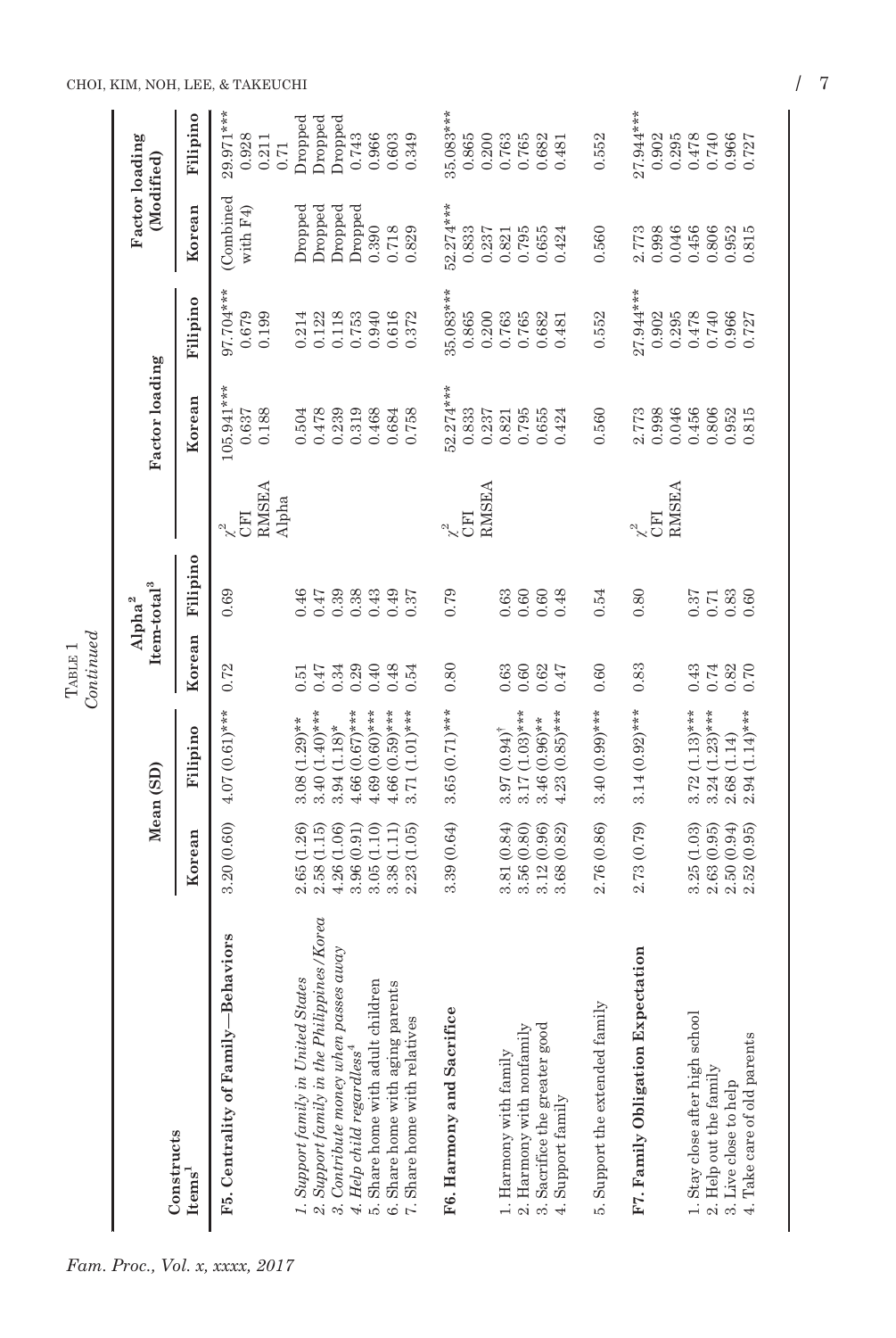|                                                                                                                                                                                                                       |        |                                                              | Continued<br>$\rm T_{ABLE}$ 1 |                                      |                |          |                              |                |
|-----------------------------------------------------------------------------------------------------------------------------------------------------------------------------------------------------------------------|--------|--------------------------------------------------------------|-------------------------------|--------------------------------------|----------------|----------|------------------------------|----------------|
|                                                                                                                                                                                                                       |        | Mean (SD)                                                    |                               | $Item-tootal3$<br>Alpha <sup>2</sup> | Factor loading |          | Factor loading<br>(Modified) |                |
| Constructs<br>Items <sup>1</sup>                                                                                                                                                                                      | Korean | Filipino                                                     |                               | Korean Filipino                      | Korean         | Filipino | Korean                       | Filipino       |
| F8. Family Obligation on Daughters<br>1. Take care of old parents                                                                                                                                                     |        | $2.94(0.92)$ $3.37(1.04)$ **<br>$2.72(0.99)$ $3.19(1.19)$ ** | 0.65<br>0.48                  | 0.63<br>0.46                         | NA             | N/A      | Dropped<br>$\overline{N}$ A  | Dropped<br>N/A |
| 2. Live near home                                                                                                                                                                                                     |        | $3.16(1.14)$ $3.57(1.20)$ **                                 | 0.48                          | 0.46                                 |                |          | Dropped                      | Dropped        |
| The monocine that the that of the maginal items includingly and in our contribution of the properties of the maginal computation of $\mathbb{R}^n$<br>Notes $p < .10$ ; * $p < .05$ ; ** $p < .01$ ; *** $p < .001$ . |        |                                                              |                               |                                      |                |          |                              |                |

"Items were simplified to fit the table. The original items including lead-in questions are available in Supporting Information (Table S1). Dropped items 1Items were simplified to fit the table. The original items including lead-in questions are available in Supporting Information (Table S1). Dropped items are indicated in italics. are indicated in italics.

 $^{2}$ Cronbach alpha for scale.

3Item-total correlations.

 $^2$  Cronbach alpha for scale.  $^3$  Item-total correlations. Were dropped only for Koreans. 4Were dropped only for Koreans.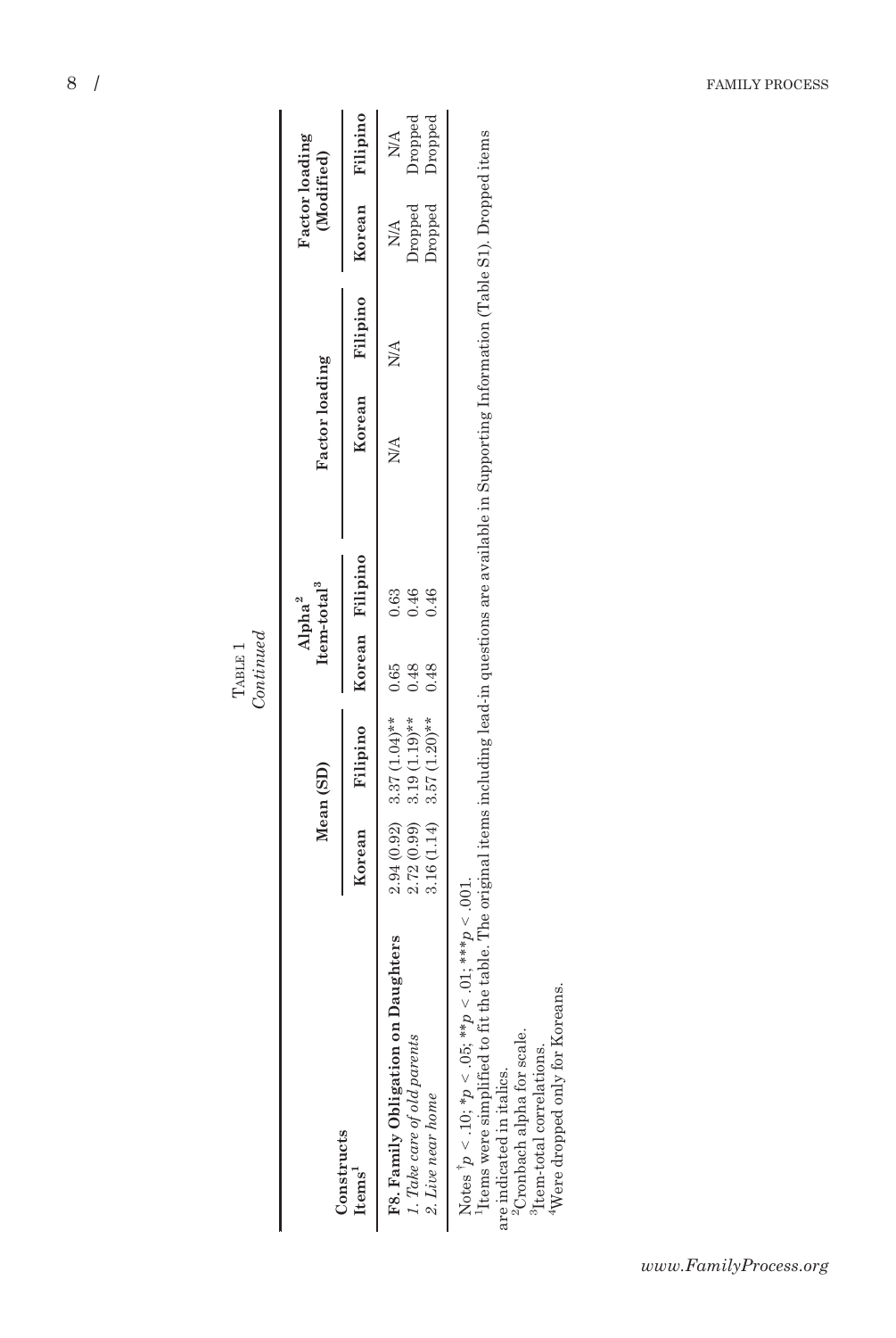76% of Filipinos). One hundred percent of Korean and 90% of Filipino parents were foreign-born, with an average length of residence in the United States of 19.43 years  $(SD = 11.78)$  for Filipino and 16.11 years  $(SD = 9.01)$  for Korean parents. Nearly 60% of Korean mothers and 80% of Filipino mothers had achieved a college education or higher. A significantly greater proportion of Korean parents (over 90%) were currently married compared to Filipino parents (67%). More Filipino than Korean parents reported being divorced, separated, or widowed (20.7% vs. 7.5%). The majority of parents worked either full time or part time, with 33.8% of Korean mothers, 9.7% of Korean fathers, 7% of Filipino mothers, and 5.6% of Filipino fathers reporting being currently unemployed. Only 11.3% of Filipino and 17.2% Korean families have received free/reduced-price school lunch. Forty-two percent of Korean parents and 35.9% of Filipino parents reported annual household incomes less than \$49,999. These demographic characteristics are consistent with the findings of Census and national-level data such as Add Health that show Filipino and Korean American families to be highly educated and middle-income families.

## Analysis Strategy

## Psychometric properties

SPSS ( $v.22$ ) and Mplus ( $v.7.4$ ) were used to test content and construct validity of eight scales of familism. Measures of familism were tested separately for each ethnic group. A finding of comparable factor structures across groups led to an examination of measurement invariance across groups (Wang & Wang, 2012).

The content validity of each scale was tested by examining mean and standard deviations of each item and of the entire scale, internal consistency within the scale, and itemtotal correlation among items in the scale (Nunnally & Bernstein, 1994). To generate the measurement fit as a composite scale, confirmatory factor analyses (CFA) were conducted for each scale. CFA provides several model fit indices, such as  $\gamma^2$  statistics, Comparative Fit Indices [CFI >.90 indicating a good fit (Bentler, 1990)], and Root Mean Square Error of Approximation [RMSEA<.05 good fit, between .05 and .10 a fair to mediocre fit and >.10 a poor fit (MacCallum, Browne, & Sugawara, 1996)]. Items with near zero endorsement, item-total correlation less than .3 (Nunnally & Bernstein, 1994), and factor loading less than .4 (Floyd & Widaman, 1995) were considered to be dropped.

Multi-factor CFA was run for the eight familism scales in a single CFA model, with each scale specified as a discrete factor (Nunnally & Bernstein, 1994). We used CFA fit indices, modification indices (MI), and correlations among the eight scales to examine whether each item was loaded to its designated factor and whether each scale was discrete from others but also reasonably convergent. Given that each scale is a subdomain of familism and shares latent traits with the other scales, correlations among scales were expected to be statistically and positively significant (exhibiting convergent validity), but not too high (exhibiting divergent validity if  $r < .85$ ) (Campbell & Fiske, 1959). Based on the results, items were dropped from scales, factors merged, or items loaded to a different factor. When items were dropped, another series of analyses were executed to obtain a new scale mean, retest for internal consistency reliability, and obtain a single-factor CFA for the modified scale.

## Measurement invariance

Scales that shared a common set of items with a fair to good measurement fit (i.e., configural invariance) were further examined for metric, strong, and strict invariance across participant groups, in sequence from the least restrictive to the most restrictive model, first in an unconstrained model in which parameters (e.g., factor loading, intercept, and error variance) were set free across the two groups and, next, in the constrained model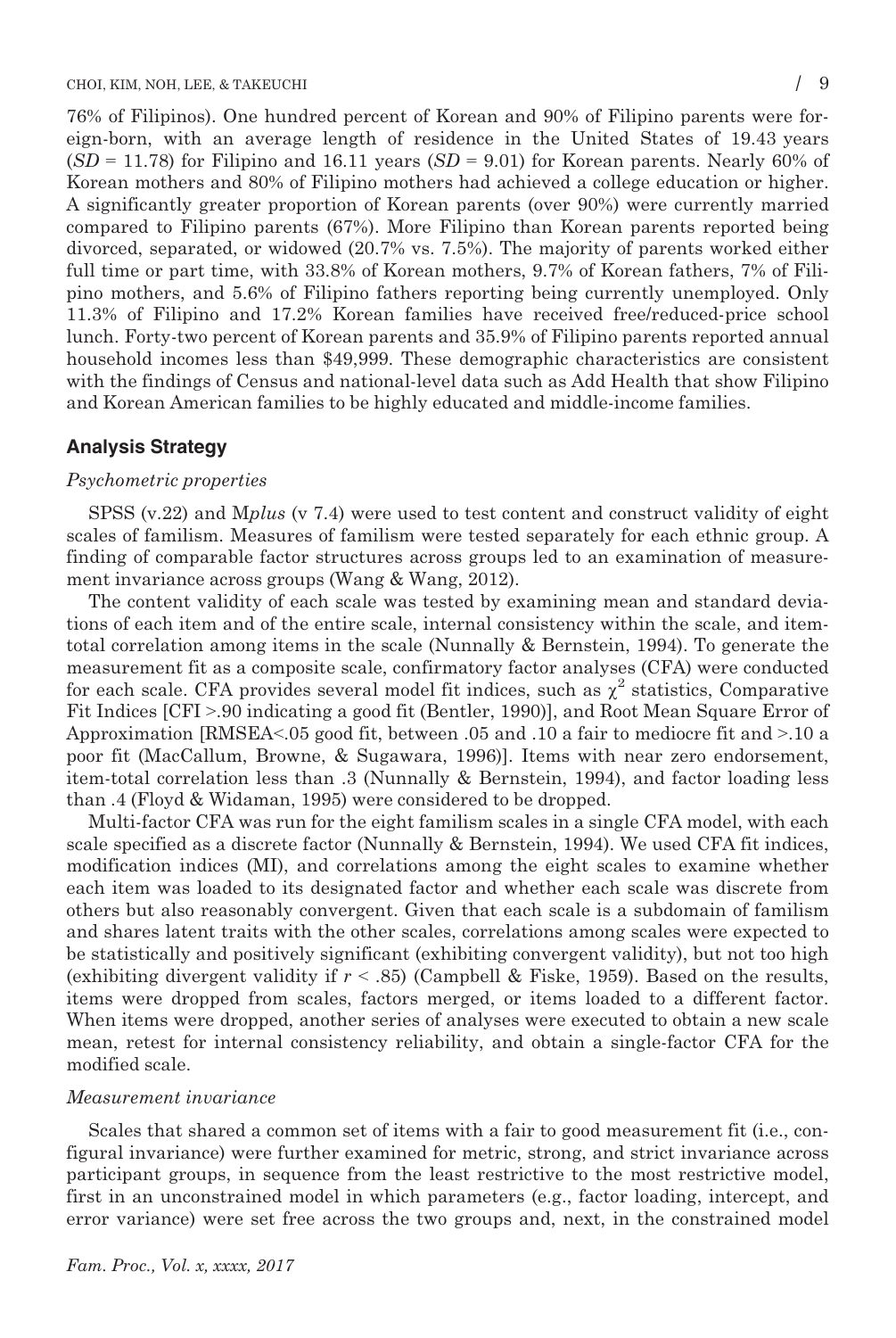that constrains parameters to be equal. Metric invariance is attained when the magnitude of factor loading of the items is invariant. Strong invariance is when the item intercepts are similar and, lastly, strict invariance is when the error variances are also similar. The differences in the unconstrained and constrained models in  $\chi^2$  statistics  $(\Delta \chi^2/\Delta df)$  were tested for statistically significant difference of constrained parameters across ethnic groups.  $\Delta \text{CFI} < .01$  also indicated invariance (Cheung & Rensvold, 2002).

# Measures

Response options for items were a 5-point Likert Scale, for example, (1) "Not at all," (2) "Not much," (3) "Moderately," (4) "Much," and (5) "Very much," unless noted.

## Traditional manners and etiquettes

This scale assesses how important it is to parents to preserve traditional etiquette and manners that symbolize respect for elders. Four items from the *Important Traditional* Korean Etiquette scale (Choi et al., 2013) were adopted but revised to include examples appropriate to Filipinos. For instance, a proper greeting for adults and elders among Koreans is a bow and a verbal greeting "an-nyung-ha-se-yo," whereas for Filipinos it is the gentle placement of the back of one's hand on the elder's forehead and an utterance of "manopo." Similar changes were made to additional items that describe specific Korean/ Filipino manners and etiquette displaying respect to adults and elders. Based on the literature and our focus groups with Filipinos, one additional item was added to measure the extent to which parents emphasize the importance of acknowledging authority figures.

# Respect for adults

This four-item scale adopted one item from Panukat ng Ugali at Pagkatao (PUP, Enriquez & Guanzon-Lapena, 1985) ("not fight or talk back to older person out of respect"), and two items from the Latino Familism Scale (Lugo-Steidel & Contreras, 2003) that assess absolute obedience to and respect for older persons regardless of one's contrary views. One new item was created based on literature review (de Guzman, 2011; Wolf, 1997) that highlights the importance of upholding parents' wishes over the child's.

# Caring for aging parents

This measure consists of three new items based on focus group interviews and published research (e.g., Espiritu, 2003; Lim, 2011; Nadal, 2011). Both Korean and Filipino youth in focus groups and individual interviews viewed the tradition of caring for aging parents as particularly strong in their culture. Some of the items resemble items from the Latino Familism Scale (Lugo-Steidel & Contreras, 2003) but new items intentionally used verbiage from interviews with Filipino and Korean families to better capture cultural nuances.

## Centrality of the family—values

Similar to *Caring For Aging Parents*, the centrality of the family emerged as one of the most distinctive features of Filipino and Korean families both in interviews and in literature reviews (Enriquez & Guanzon-Lapeña, 1985). Filipino youth, in particular, stated that they maintain close ties with family members across generations, despite adverse personal circumstances and even if their relatives live far away. They also thought that Filipinos are unusually willing to share their homes with relatives in need, indicating close family relations. One item from Enculturation Scale for Filipino Americans (ESFA, "It is acceptable that several generations of a family share one household.") was included in this scale because it further highlights the cultural norm of sharing the home with multiple generations.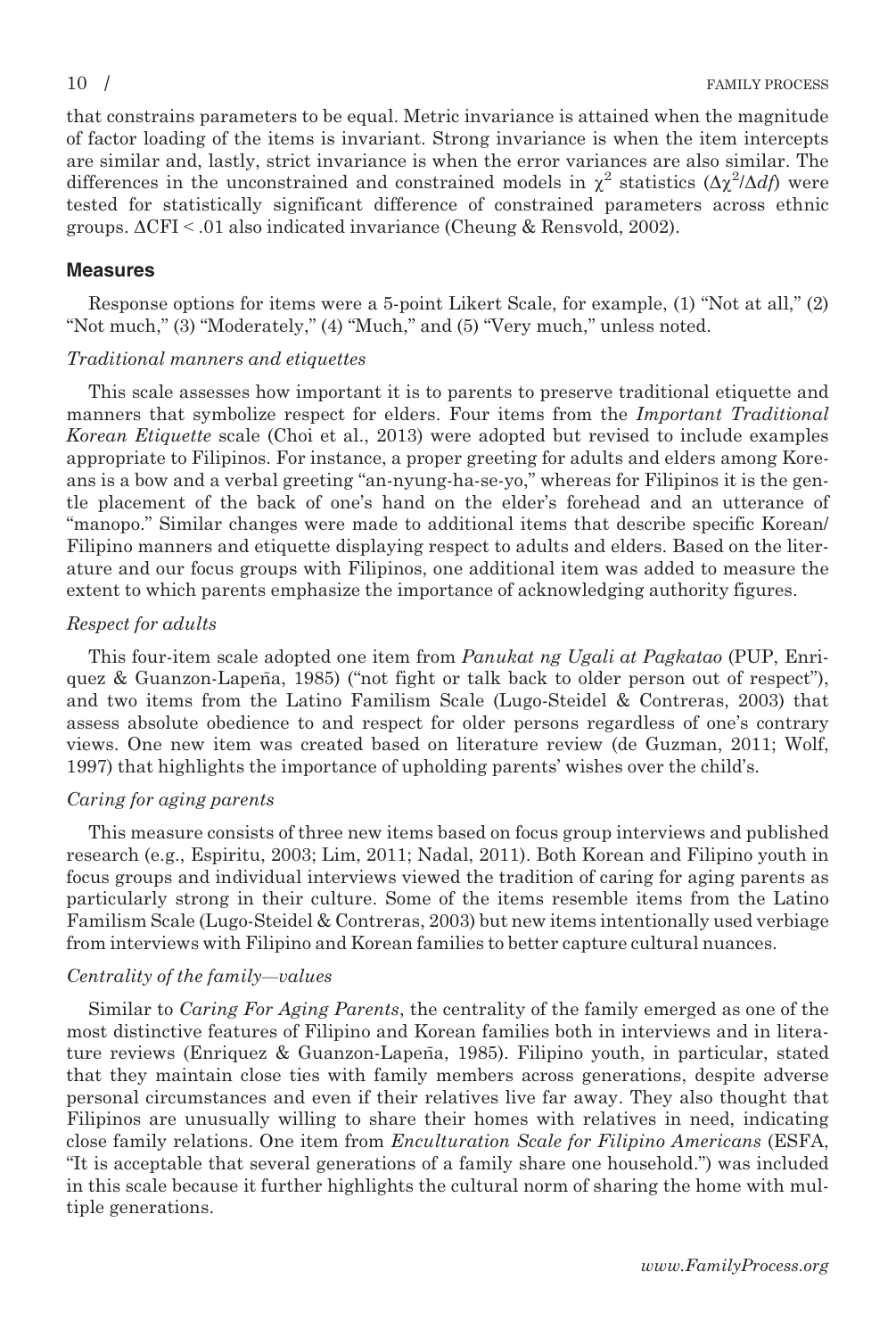## Centrality of the family—behaviors

This measure consists of seven behaviors that showcase the centrality of family, for example, providing care and sending money to family members either in the United States or in the country of origin. Among Filipinos, the latter ("remittance") is one of the most frequently mentioned indicators of familial support and close ties. In both groups, contributing money when someone close dies was cited as a way of exhibiting the centrality of family. Parents as well as youth stated that parental support that typically extended from childhood through adulthood and "through any means" was a distinctly Asian feature. Finally, one's willingness to share the home with family members in need was also pinpointed as an indication of the importance of family, particularly when applied to adult children, aging parents, and extended relatives. Many focus group participants suggested this tendency was traditionally Filipino and Korean, although Koreans endorsed this to a lesser degree than Filipinos. The literature also echoes this sentiment (Cimmarusti, 1996;

## Harmony and sacrifice

Enriquez & Guanzon-Lapeña, 1985).

This scale measures the degree of harmony and sacrifice made by an individual to the benefit of both family and nonfamily members, highlighting the collectivistic nature of the core culture. Four items were newly developed, ascertaining the importance of maintaining harmony at the expense of one's own needs and desires, and how much one should sacrifice for the greater familial good. In addition, one item "I should support members of the extended family (e.g., aunts, uncles, and in-laws) if they are in need, even if it is a big sacrifice for me" was adopted from the Latino Familism Scale (Lugo-Steidel & Contreras, 2003) because it echoed the sentiments of especially Filipino focus group participants and, to a lesser degree, Korean participants as well.

## Family obligation: Expectation on child

A set of four items asked about parental expectations of family obligations on their child, such as continuing to live close to the family home as adult children, continually helping out the family, and supporting aging parents. A high level of family obligation, particularly among Filipino families, is noted in the literature (de Guzman, 2011; Espiritu, 2003; Nadal, 2011; Wolf, 1997) and was corroborated in focus groups.

# Family obligation: Expectation on daughters

A two-item scale from Fuligni and Zhang (2004) assesses parental expectations toward daughters to carry out family obligations. Focus groups as well as the literature attest that while family obligations apply to everyone, they tend to fall more heavily on daughters. This disproportionate distribution of responsibility is not unique to Filipino families, and the two items were actually developed based on urban and rural Chinese families. This set of questions was asked only to parents who have a daughter.

## RESULTS

## Descriptive Statistics and Single-Factor CFA Models

Descriptive statistics and the results of single-factor CFA models are presented in Table 1, which also includes modified single-factor CFA models described in the next section. To avoid redundancy, only notable group differences are discussed below.

With the exception of *Traditional Manners and Etiquettes*, Filipino American parents reported a higher endorsement in all domains of familism. The mean of Traditional Manners and Etiquettes, the only domain where Korean Americans had a significantly higher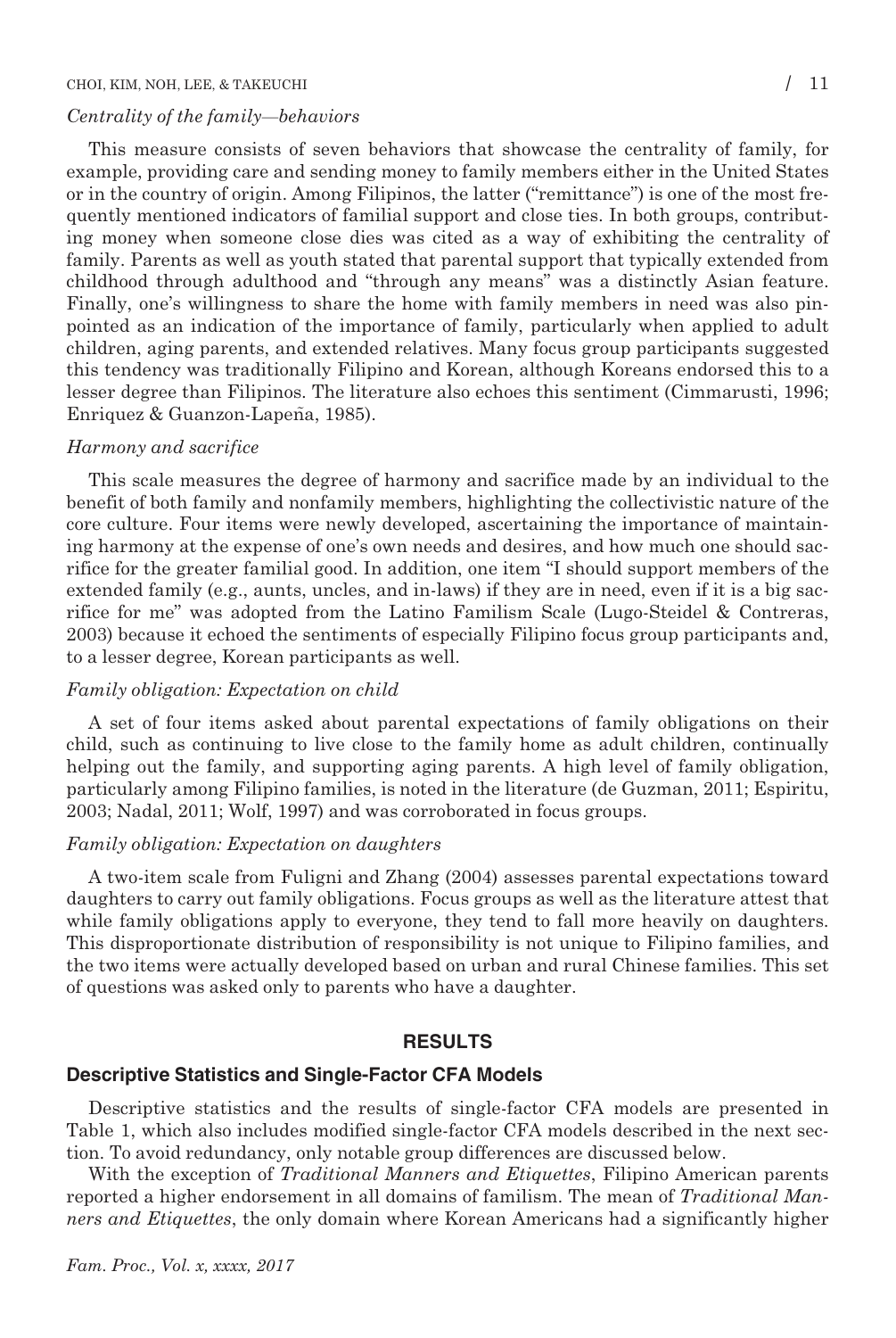mean than Filipino Americans (4.50 vs. 4.20,  $p < .001$ ), showed a generally good measurement fit  $(r = .89 \text{ vs. } .80, \text{ CFI} = .954 \text{ vs. } .921)$  in both groups. However, RMSEA was not ideal at 0.158 and 0.166. At the item level, the "acknowledging authority figures" item had a marginal item-total correlation (.32) and weak factor loading (.393) among Filipino parents. Interestingly, this item was added based on statements made in Filipino American focus groups.

Although the means of *Respect for Adults* as a scale and of each item were higher among Filipino American parents (3.08 vs. 3.79,  $p < .001$ ), Cronbach's alphas and CFI were better among Korean participants ( $r = .76$  vs.  $.69$ , CFI =  $.877$  vs.  $.775$ ). RMSEA was poor for both groups (.260 vs. .308).

The overall mean of *Caring for Aging Parents* was notably and statistically higher among Filipino parents than among Korean parents  $(3.49 \text{ vs. } 4.28, p \le .001)$ , as well as in all respective items. Item-total correlations and factor loadings of each item were all acceptable, as was the reliability as a scale ( $r = .68$  vs. .72). Mplus does not generate  $\chi^2$ and RMSEA for three item scales, so they are not available to report.

With regard to Centrality of Family–Values, although both groups strongly agreed on the importance of family, a perception of sharing the home with relatives as an indication of familial closeness was notably higher among Filipino parents. This item had a poor factor loading and a marginal item-total correlation among Korean parents. The reliability was not strong (.56 vs. .65), although CFI was fair to good (.836 vs. .903). Similar to the value scale, Centrality of Family—Behaviors was significantly higher among Filipinos than Koreans, both at an individual item level as well as at a scale level. One exception was contributing money when a relative or a neighbor passes away, which was significantly higher among Koreans (4.26 vs. 3.94,  $p < .05$ ). The mean differences in some items (i.e., sharing home with other family members) were pretty large across the two groups. Item-total correlations were overall good with the exception of the parental willingness to provide extended support for their children item among Koreans. A few items showed poor factor loading (e.g., the supporting extended family items among Filipinos and the contributing money item in both groups). Although reliability of the scale was fair to good (.72 or .69), other measurement fits were poor (i.e., CFI of .637 and.679 and RMSEA .188 and.199) in both groups.

The scale mean of *Harmony and Sacrifice* was higher among Filipinos, but the importance of harmonious relations with nonfamily members was higher among Koreans. At the scale level, reliability was good in both groups (.80 and.79) and CFI was fair (.833 and .865) although RMSEA was rather high (.237 and .200).

The measurement fit of Family Obligation: Expectation on Child was in general very good, marked by high reliability (.83 and .80) and CFI (.998 and .902). Item total correlations and factor loadings were also good, except the item of wanting their children staying close after they graduate high school, which had low factor loading that was still within the criteria. Lastly, the items of Family Obligation: Expectation on Daughters was endorsed low to moderate in both groups with Filipino parents reporting a higher level than Korean parents at both scale and item levels. Because there were only two items, reliability is a correlation between the two items (.65 and .63). CFA cannot run with two items, so no additional fit indices are available.

## Modifications

A multi-factor CFA model was run and, based on the modification index (MI), several multi-factor CFA models were run, mainly to identify the best fitting measurement models and to establish construct validity for each subscale. Finally, a single-factor CFA model was run again for each finalized scale. Table 1 provides fit indices and factor loadings. The majority of factor loadings did not change much through the models, although overall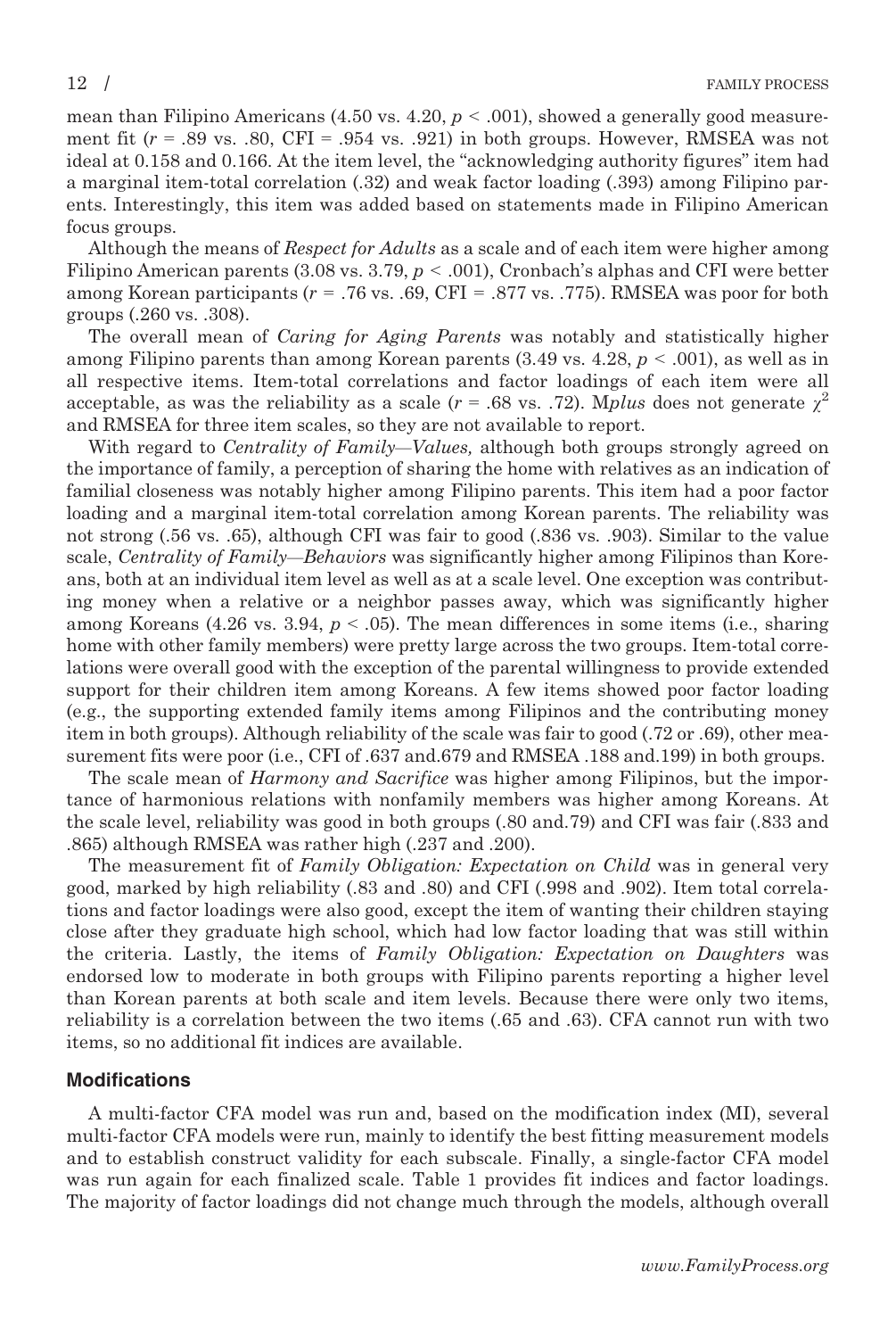the model fits progressively improved in each modification. Thus, the multi-factor CFA results of modification process are not presented in tables but summarized below.

The fit indices of the first multi-factor CFA model were  $\chi^2 = 1069.914$ ,  $p < .001$ , CFA = .789, RMSEA = .078 for Koreans and  $\chi^2 = 1140.843$ ,  $p < .001$ , CFA = .697, RMSEA = .092 for Filipinos. In reviewing MIs, we focused on high correlations among items (>.7), significant BY statements that suggest loading an item to a different factor, significant WITH statements (i.e., high correlation among factors or items), and low factor loading (<.4). Each significant MI was ordered by the size of  $\chi^2$  and modification was made in that order. In each modification, a multi-factor CFA model was run to examine model fits and changes in significant MIs.

On the basis of these results, we modified the scale to drop several items [e.g., "recognizing authority figures" from Traditional Manners and Etiquettes and "contributing money" from Centrality of Family-Behaviors and double-loaded several items (e.g., "caregiving is a duty" to Caring for Aging Parents and Traditional Manners and Etiquettes, Koreans only)]. We combined Centrality of Family-Values with Centrality of Family-Behaviors but it significantly compromised model fits among Filipinos. Thus, we combined them only among Koreans. Among Filipinos, we correlated the two constructs, which significantly improved the model fit of Centrality of Family-Behaviors. We first double-loaded two items in Harmony and Sacrifice ("sacrificing to support family" and "sacrificing to support extended family") to Centrality of Family-Behaviors (Filipinos only) but the resulting fit indices were significantly worse. Thus, instead, we correlated Harmony and Sacrifice and Centrality of Family-Behaviors. Family Obligation-Expectation on Child and Family Obligation-Expectation on Daughters were combined as one factor due to high correlation between them but did not work well as one scale. Further examining inter-item correlations as a combined scale, we decided to drop Family Obligation-Expectation on Daughters because the two items of this scale were too highly correlated with the items of Family Obligation-Expectation on Child. In the final model, we undid the double-loading of items and dropped "family is the most important" "supporting extended family in United States" and "helping my child regardless..." among Koreans. "Supporting extended family in Philippines/Korea" was dropped in both groups. The fit indices of the final multi-factor CFA model were  $\gamma^2 = 521.065$ ,  $p < .001$ , CFA = .885, RMSEA = .067 for Koreans and  $\chi^2$  = 714.754, p < .001, CFA = .791, RMSEA = .082 for Filipinos.

As the last step, each scale if modified was run in a single-factor CFA to confirm their factor loadings and fit indices. The fit indices of the modified scales were better, for example, CFI of Centrality of Family-Behaviors improved from .637 to .928 among Filipinos. Cronbach's alphas for the modified scales are provided in Table 1. After modifications, Filipinos have 7 scales with 27 items and Koreans 6 scales with 26 items.

#### Intercorrelations

As a part of multi-factor CFA, pair-wise intercorrelations were generated and examined with the final modified scales and the results are shown in Tables 2 and 3 for Koreans and Filipinos, respectively. In addition to tests of discriminant and divergent validity of the scales for each group, a similar pattern in intercorrelations can support functional invariance.

The overall pattern of correlations were such that the scales were significantly and positively correlated with one another, albeit a few exceptions and the magnitudes of the correlations were not overly high [i.e., <.85 (Campbell & Fiske, 1959)]. This pattern in general supports both discriminant and convergent validity of the scales. However, some differences in intercorrelations across the groups were noted, that is, mainly the relationships between Family Obligation and the rest of familism constructs were different. Specifically, among Korean parents, parental expectation of family obligation toward their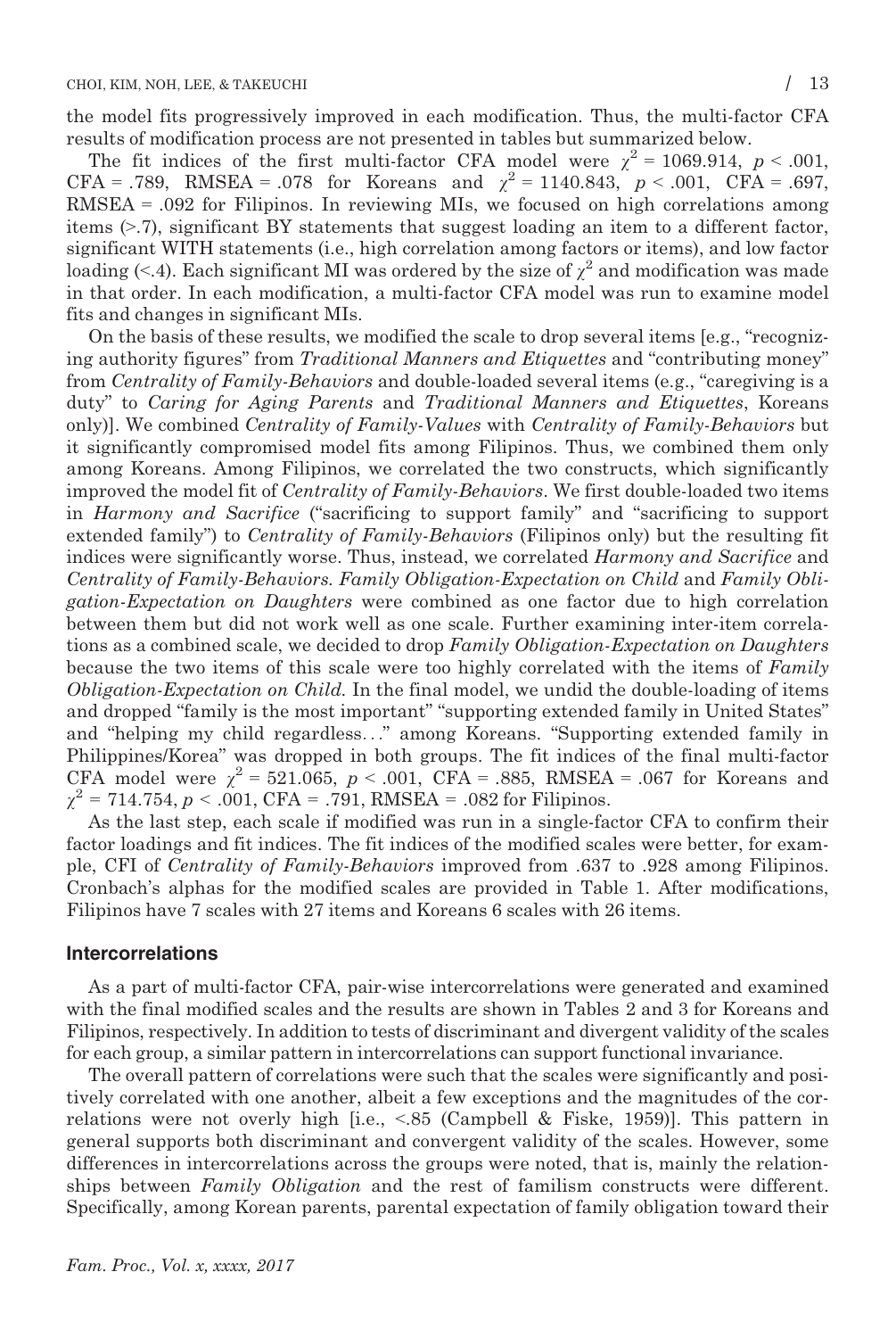| F2<br>F1               | F3        | <b>F4/F5</b>                                                     | F6    | F7 |
|------------------------|-----------|------------------------------------------------------------------|-------|----|
|                        |           |                                                                  |       |    |
| $0.309**$              |           |                                                                  |       |    |
| $0.318**$<br>$0.472**$ |           |                                                                  |       |    |
| $0.474**$<br>0.128     | $0.559**$ |                                                                  |       |    |
| $0.276**$<br>$0.515**$ | $0.562**$ | $0.593**$                                                        |       |    |
| 0.005<br>0.124         | 0.126     | $0.250**$                                                        | 0.085 |    |
|                        |           | Corrective to convert a correct of converted correctives receive |       |    |

TABLE 2 Correlations among Factors among Korean Americans

Notes:  $* p < .05; ** p < .01; ** p < .001.$ 

|                                                   | TABLE 3 |  |  |
|---------------------------------------------------|---------|--|--|
| Correlations among Factors for Filipino Americans |         |  |  |

| Factors                                                                                                                                                                                                                                                            | F1                                                                       | F2                                                            | $_{\rm F3}$                                      | F4                                  | F5                     | F6        | F7 |
|--------------------------------------------------------------------------------------------------------------------------------------------------------------------------------------------------------------------------------------------------------------------|--------------------------------------------------------------------------|---------------------------------------------------------------|--------------------------------------------------|-------------------------------------|------------------------|-----------|----|
| F1 Traditional Manners & Etiquettes<br>F <sub>2</sub> Respect for Adults<br>F3 Caring Aging Parents<br>F4 Centrality of Family: Values<br>F5 Centrality of Family: Behaviors<br>F6 Harmony and Sacrifice<br>F7 Parental Expectation of<br><b>Family Obligation</b> | $0.271**$<br>$0.193**$<br>$0.192*$<br>$0.291**$<br>$0.164*$<br>$0.240**$ | $0.395**$<br>$0.313**$<br>$0.288**$<br>$0.501**$<br>$0.399**$ | $0.388**$<br>$0.401**$<br>$0.419**$<br>$0.320**$ | $0.539**$<br>$0.502**$<br>$0.295**$ | $0.387**$<br>$0.290**$ | $0.450**$ |    |

Note: \* $p < .05$ ; \*\* $p < .01$ ; \*\*\* $p < .001$ .

child was not necessarily correlated with the importance of Traditional Manners and Etiquette, Respect for Adults, Caring Aging Parents and Harmony and Sacrifice for the family. It was significantly correlated only with *Centrality of Family*. Conversely, among Filipino parents, parental expectation of family obligation toward their child was strongly correlated with the other domains of familism.

# Factorial Invariance

We tested factorial invariance in four scales, Traditional Manners and Etiquette, Respect for Adults, Harmony and Sacrifice, and Family Obligation, that we established configural invariance (Table 4). Centrality of Family (combined) among Koreans and Centrality of Family-Values and Centrality of Family-Behaviors among Filipinos were not tested for metric, strong, and strict invariance since they did not have configural invariance. Although invariance was not tested for Caring for Aging Parents because there are only three items (thus no fit indices generated), it would be safe to assume configural invariance for this scale. Respect for Adults, Harmony and Sacrifice, and Parental Expectation of Family Obligation showed metric invariance but Traditional Manners and Etiquettes did not attain metric invariance.

## **DISCUSSION**

We began this study with extensive literature review and focus groups to generate over 100 items related to the measurement of familism. Through the filter of rounds of investigative analyses and pretests, these items were refined until a total of 34 items categorized into eight domains remained. In this study, these remaining items were subject to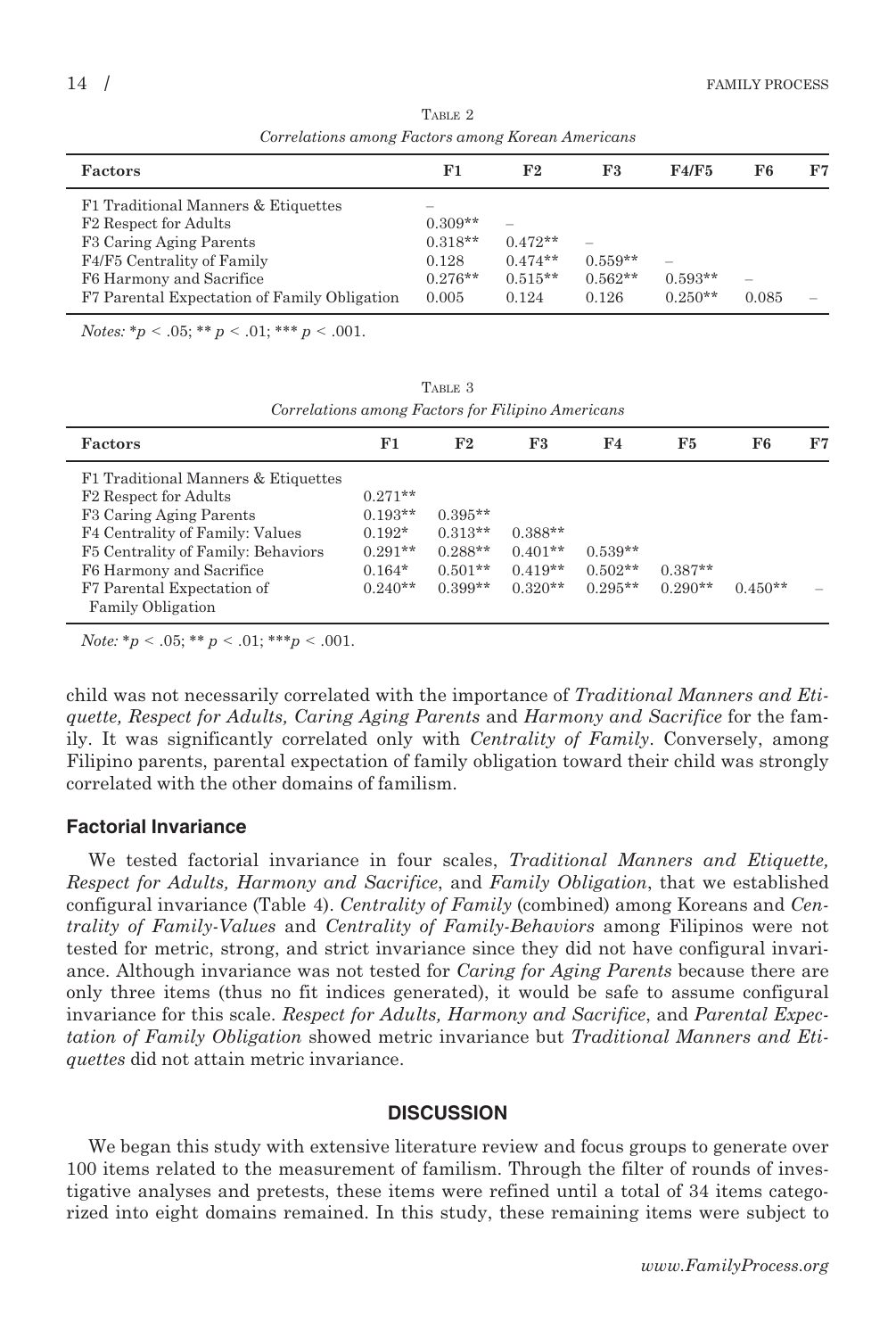L,

| Model                              | $4\chi^2$                                         | $\Delta df$ | <b>CFI</b> | <b>RMSEA</b> |
|------------------------------------|---------------------------------------------------|-------------|------------|--------------|
| Traditional manners and etiquettes |                                                   |             |            |              |
| 1 Configural                       |                                                   |             | .974       | .091         |
| 2 Metric                           | 30.59***                                          | 3           | .909       | .133         |
| 3 Strong                           | 67.54***                                          | 3           | .675       | .210         |
| 4 Strict                           | 89.38***                                          | 4           | .160       | .286         |
| Respect for adults                 |                                                   |             |            |              |
| 1 Configural                       |                                                   |             | .838       | .282         |
| 2 Metric                           | 1.19                                              | 3           | .843       | .210         |
| 3 Strong                           | $11.02*$                                          | 3           | .819       | .189         |
| 4 Strict                           | 52.45***                                          | 4           | .672       | .215         |
| Harmony and sacrifice              |                                                   |             |            |              |
| 1 Configural                       |                                                   |             | .846       | .221         |
| 2 Metric                           | 1.59                                              | 4           | .851       | .184         |
| 3 Strong                           | 121.92***                                         | 4           | .630       | .255         |
| 4 Strict                           | 26.44***                                          | 5           | .590       | .238         |
|                                    | Parental expectation of child's family obligation |             |            |              |
| 1 Configural                       |                                                   |             | .958       | .200         |
| 2 Metric                           | 1.31                                              | 3           | .961       | .146         |
| 3 Strong                           | 39.94***                                          | 3           | .903       | .193         |
| 4 Strict                           | 39.79***                                          | 4           | .847       | .204         |

TABLE 4 Factorial Invariance Tests

Notes: No asterisk means invariance.

 $p < .05; ** p < .01; *** p < .001.$ 

rigorous psychometric tests and modifications, leaving six or seven familism domains with demonstrably fair to good quality psychometric properties applicable to the study of familism among Filipino and Korean American families—26 items for Koreans and 27 for Filipinos. Results show that Traditional Manners and Etiquettes, previously developed and tested for Korean Americans, would work well with Filipino Americans. Centrality of Family (values and behaviors combined for Koreans and separate for Filipinos) and Family Obligation also would work well in both groups. These scales should be robust enough to be used, including structural equation modeling as latent constructs that typically requires thorough measurement testing. Although RMSEA is higher than desired, it is more common to use items as a scale (summed or averaged) or, in analyses modeling latent constructs, to parcel items, which likely reduces residual covariance among items and, subsequently, improves fit. The items of Harmony and Sacrifice, Caring Aging Parents, and Respect for Adults were endorsed fair to high, particularly among Filipinos, but did not have a strong quality as a scale and should be improved for future use. Nonetheless, they seem promising for use, as indicated by good reliability, a minimum requirement as a scale, and good factor loadings, and should be considered for further development rather than discarded.

Configural invariance (i.e., being composed of the same items) was evident in all but Centrality of Family, in which values and behaviors of the construct formed a single scale for Koreans but were separate among Filipinos. Respect for Adults, Harmony and Sacrifice, and Family Obligation further attained metric invariance (i.e., similar factor loadings), which enables comparative analyses across the two groups. In comparative analyses, if a scale is comprised of a different set of items for each group, one can either use only the items common to groups or allow the measure to vary across groups (Kline, 2010). Achieving scalar or strong (i.e., similar intercepts) and strict (i.e., similar error terms) invariances is infrequent, because invariance tests are based on mean, variance,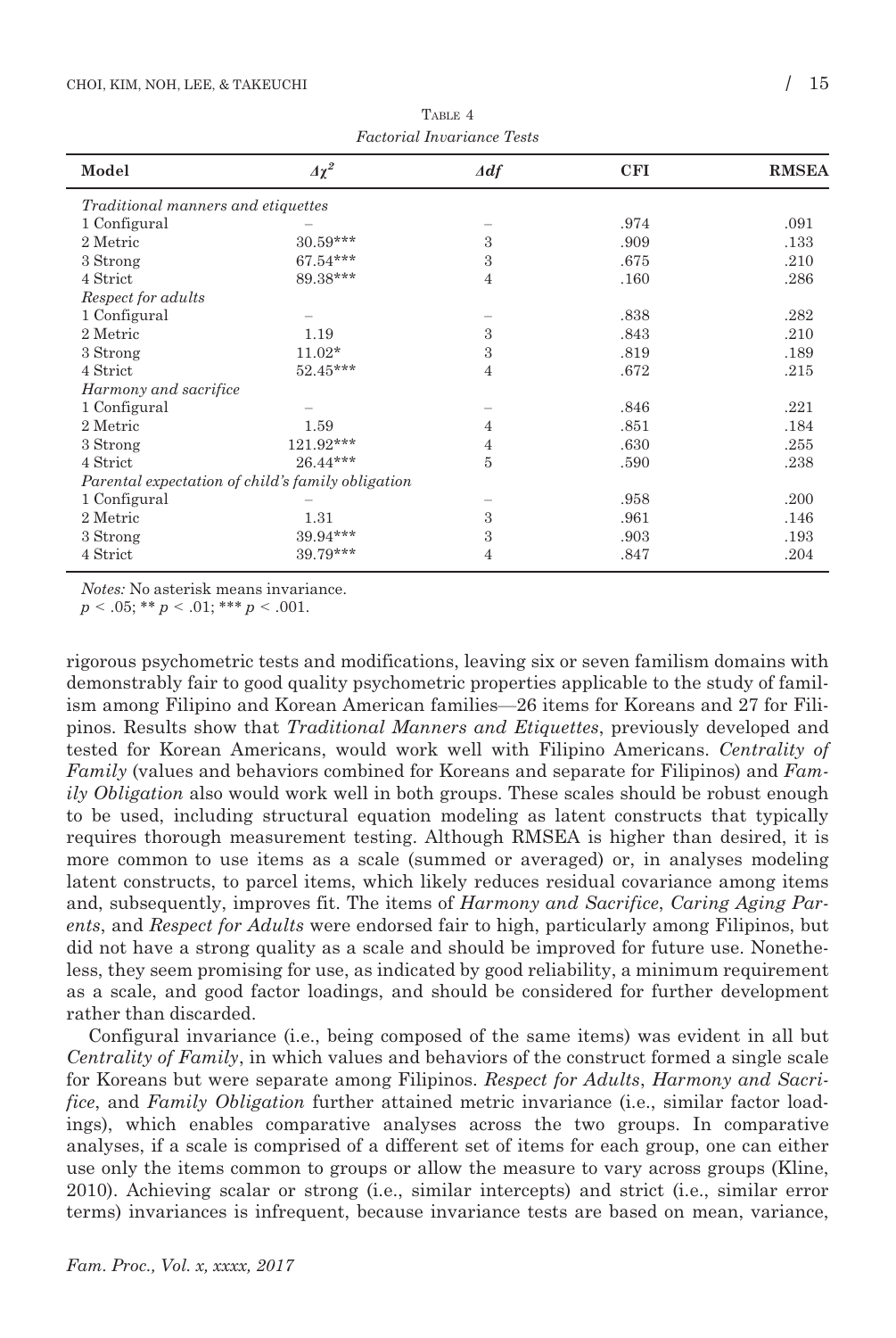and covariance of items, and subgroups when they are significantly different from each other tend to differ precisely in those parameters. Even though additional work can improve the quality as a scale and invariance of these newly developed scales, comparative examination of descriptive statistics and psychometric properties of new familism scales and items can provide a nuanced and culturally attuned familism among Filipino and Korean American families.

Our study adds to the nascent body of research showing acculturation to be both selective and variable among Asian American subgroups. Notwithstanding scoring highest among Asian American groups on acculturation scales (Espiritu, 2003), in this study, Filipino American parents more strongly endorsed virtually all aspects of familism than did Korean American parents. Thus, though Korean American parents also strongly endorsed traditional values, Filipino Americans are arguably even more traditional than their Korean American counterparts, at least with respect to the traditional value of familism. We see this most clearly in the notably higher scores among Filipino Americans on the Caring for Aging Parents and Respect for Parents scales. Filipino Americans clearly showed a stronger belief in hierarchy within the family, including compliance with older adults and the child's obedience to parents. Though endorsement of parental expectations that children live close and provide support was low to moderate, Filipino American parents' scores were higher than those of Korean American parents, and expectations of girls was higher among Filipino Americans. Filipino Americans also more strongly endorsed Family Obligation. Among Korean American parents, the Family Obligation scale was positively associated with the Centrality of Family scale but did not correlate with other domains of familism, which may be taken as an indication that Korean American parents expect themselves to fulfill traditional family obligations, but do not have the same expectations of their Americanized children. A qualitative study with 20 American or Canadian-born Korean couples provides additional evidence of moving away from traditional family process to accommodate socio-contexts of their children (Kim, Knudson-Martin, & Tuttle, 2014). Hence, this acculturative trend may become more evident among later generations of Korean American families. In contrast, Filipino American parents show a greater desire to pass on traditional expectations to their children, and thus maintain culture-specific values related to familism.

Interestingly, this study also challenged accepted constructs of familism. Filipino American participants in our focus groups cited supportive behaviors, including remittances back to family in the Philippines, as evidence of the centrality of family, but our study found that such supporting behaviors did not converge well with other items measuring the value of familism. Rather, unlike Koreans, whose centrality of family values and behaviors are merged together, the revised scale among Filipinos seems to distinguish supporting behaviors—providing care and help, sharing the home, and maintaining close ties to family members regardless of barriers—from an attitudinal value toward the centrality of the family. The divergence between participants' stated valence of familism and the import of their actual behaviors is open to several interpretations. The incongruence may suggest that participants themselves believe their acts of support and sacrifice are based on the centrality of family when in fact these acts, including housing distant relatives and sending remittances, are done out of necessity. Alternatively, it may be that Filipinos and, to a lesser extent, Korean Americans, are following a cultural and stereotypical script regarding the importance of family to their cultures, and the internal valuation of familism may come after performing outward acts in conformity to stereotypes. The distinction between actual endorsement of familism and acts that seem to support familism is a delicate one, and has important implications for the burden Filipino and Korean Americans, and particularly youth, may feel in upholding traditional values, as well as their associated negative psychological outcomes.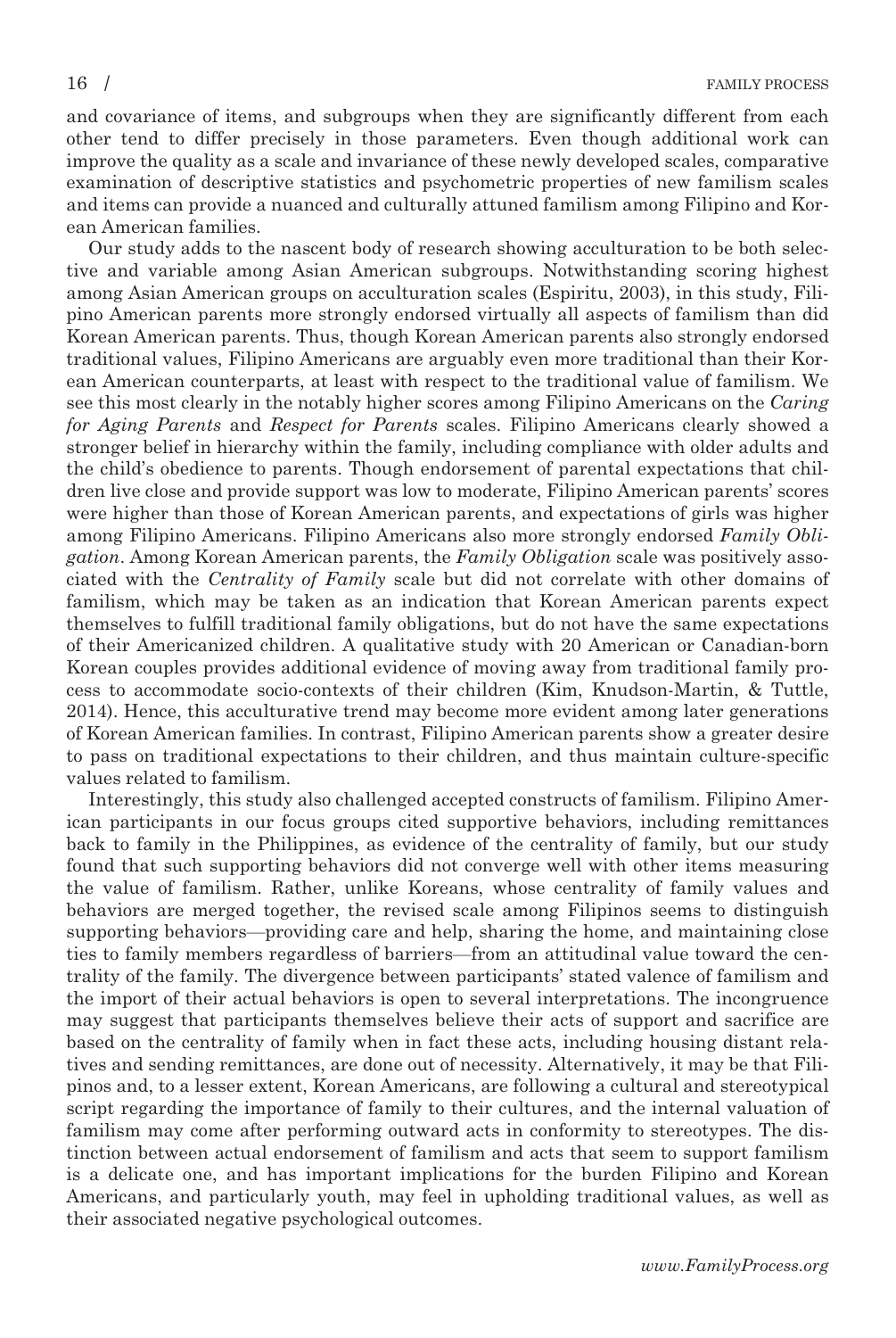Similarly, while Korean American parents scored more highly on practicing culturally appropriate behaviors and employing language honorifics, these behaviors were not significantly associated with supporting the family or parental expectations of family obligations. The divergence suggests that "manners and etiquettes" are more a culture-specific code of conduct rather than an endorsement of familism as a value. The extensive system of honorifics embedded into the Korean language facilitates the outward adoption of traditional manners and etiquettes even absent an embrace of the underlying value of familism. Relatedly, *Traditional Etiquettes and Manners* as a scale also did not establish metric invariance, suggesting that traditional etiquettes and manners are likely to relate to other variables differently in each group. Likewise, contributing money upon a neighbor's or relative's death may be a common cultural practice among Koreans but was not correlated with their willingness to support and share their home with relatives. So, too, Korean parents' willingness to support their children at any age and through any means did not hang well with other items that concerned extended family members. The intercorrelations, in addition to challenging the value of familism to Korean Americans, may confirm that Filipino Americans have a more expansive definition of family, whereas the centrality of family revolves around the nuclear family for Korean Americans.

# IMPLICATIONS AND FUTURE DIRECTION

Korean American and Filipino American families operationalize familism in subtle, but importantly different ways. As the same may be true for other Asian American subgroups, the measures tested here should be tested for validity and reliability across other subgroups. Additional ethno-specific measures should be developed to accurately assess unique elements of familism in other Asian subgroups. An alternative to the time consuming and perhaps impossible task of finding equivalent behaviors and manners across all different ethnic groups, different behavior items for different groups may be provided in scales as an example, as in the *Traditional Etiquettes and Manners* scale. Along this line, other items and scales (e.g., Centrality of Family) can be reduced to a global statement with behaviors as examples. Alternatively, we can use a combination of equivalent items that signify core value concepts, and additional items that are unique to the target group as the way the Centrality of Family scale is currently constructed.

The results of this study indicate that, notwithstanding assumptions about which immigrant groups are more acculturated, traditional values of familism remain strong in both Korean and Filipino American parents. Filipino American parents express stronger endorsement of traditional and hierarchical family processes, counter to studies that have found Filipino Americans to be more egalitarian and assimilated than other Asian American subgroups (see, e.g., Espiritu, 2003). Although Filipino Americans may be more assimilated linguistically and in other aspects, our study suggests they remain quite traditional in familism and, in particular, supporting the family, sacrificing for the family, and expecting the same from their children.

The differential import of familism between Filipino and Korean American parents is suggestive for future research. Previous research shows that Filipino American youth, specifically girls, more strongly feel the burden of familial obligations and also endorse greater symptoms of poor mental health (Nadal, 2011). Results from this study may be used in conjunction with additional research to investigate how the role of familism, as disparately experienced by parents and their children, affects the psychological burden youth feel to support their family.

Relatedly, familism has been associated, both positively and negatively, with the psychological burden experienced by Asian American adult caregivers of elderly family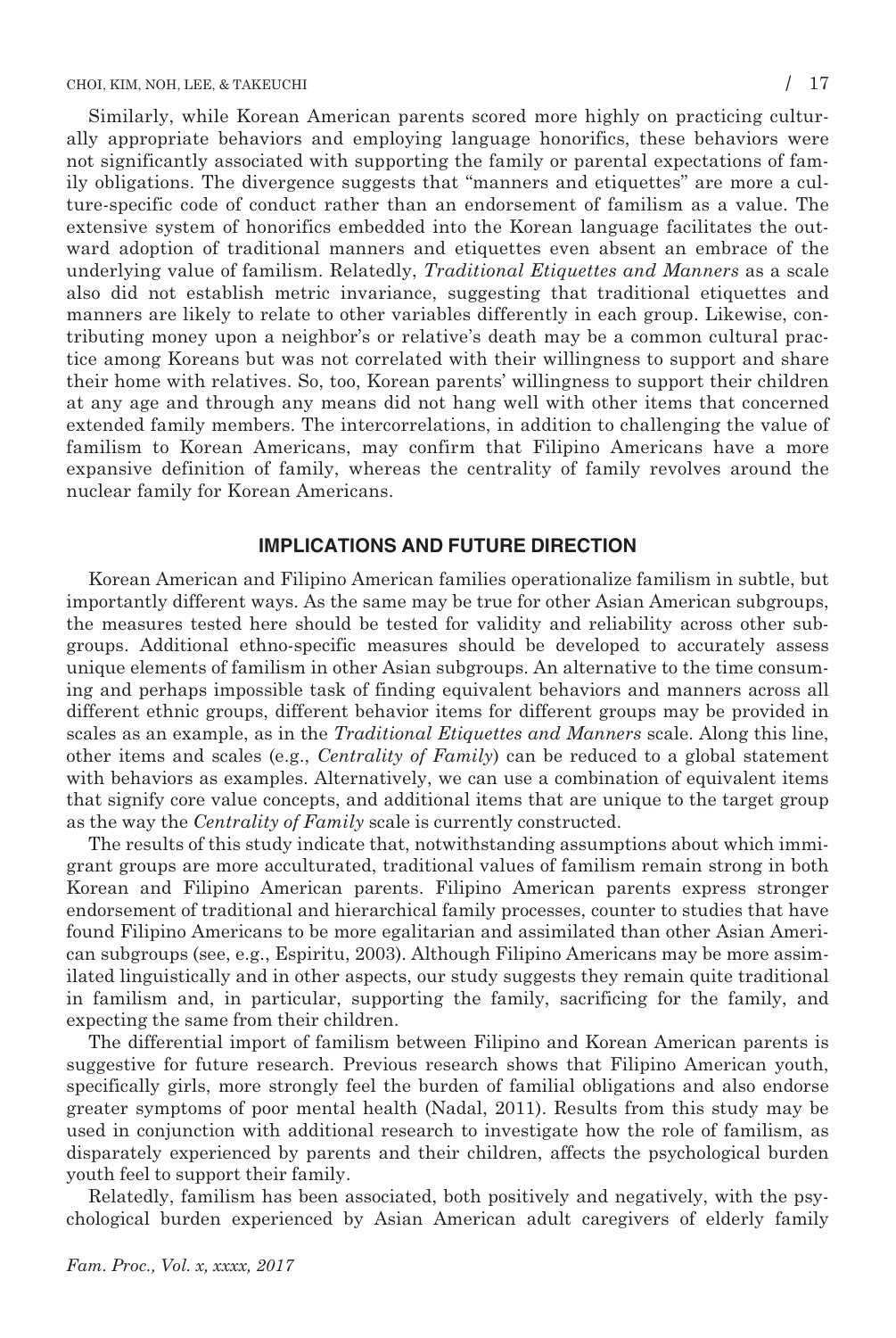members (Losada & Romero-Moreno, 2010; Youn, Jeong, Knight, & Benton, 1999). This study reveals that those domains of familism that relate to caretaking are gendered. Further, Korean parents, at least, highly value familism domains such as caring for aging parents, but do not necessarily socialize their own children to similarly value caregiving. The nuances in how different Asian American subgroups and genders value and express familism are informative for future research on the burdens of caregiving in Asian American communities.

#### **REFERENCES**

- Bentler, P. M. (1990). Fit indexes, Lagrange multipliers, constraint changes and incomplete data in structural models. Multivariate Behavioral Research, 25(2), 163–172.
- Census. (2017). American Fact Finder. Retrieved from [https://factfinder.census.gov/faces/nav/jsf/pages/index.](https://factfinder.census.gov/faces/nav/jsf/pages/index.xhtml) [xhtml](https://factfinder.census.gov/faces/nav/jsf/pages/index.xhtml)
- Campbell, D. T., & Fiske, D. W. (1959). Convergent and discriminant validation by the multitrait-multimethod matrix. Psychological Bulletin, 56, 81–105.
- Chao, R. K. (1994). Beyond parental control and authoritarian parenting style: Understanding Chinese parenting through the cultural notion of training. Child Development, 65, 1111–1119.
- Cheung, G. W., & Rensvold, R. B. (2002). Evaluating goodness-of-fit indexes for testing measurement invariance. Structural Equation Modeling, 9(2), 233–255.
- Choi, Y. (2008). Diversity within: Subgroup differences of youth behaviors among Asian Pacific Islander American adolescents. Journal of Community Psychology, 36(3), 352–370.
- Choi, Y., & Harachi, T. W. (2002). The cross-cultural equivalence of the Suinn-Lew Asian Self-Identity Acculturation Scale among Vietnamese and Cambodian Americans. The Journal of Social Work Research and Evaluation, 3(1), 5-17.
- Choi, Y., & Kim, Y. S. (2010). Acculturation and enculturation: Core vs. peripheral changes in the family socialization among Korean Americans. Korean Journal of Studies of Koreans Abroad, 21, 135-190.
- Choi, Y., Kim, Y. S., Pekelnicky, D. D., & Kim, H. J. (2013). Preservation and modification of culture in family socialization: Development of parenting measures for Korean immigrant families. Asian American Journal of Psychology, 4(2), 143–154.
- Choi, Y., & Lahey, B. B. (2006). Testing the model minority stereotype: Youth behaviors across racial and ethnic groups. Social Service Review, 80(3), 419–452.
- Choi, Y., Mericle, A., & Harachi, T. W. (2006). Using Rasch model to test the cross-cultural item equivalence of the Harvard Trauma Questionnaire and the Hopkins Symptom Checklist across Vietnamese and Cambodian immigrant mothers. Journal of Applied Measurement, 7(1), 16–38.
- Cimmarusti, R. A. (1996). Exploring aspects of Filipino-American families. Journal of Marital and Family Therapy, 22(2), 205–217.
- Corona, K., Campos, B., & Chen, C. (2017). Familism is associated with psychological well-being and physical health. Hispanic Journal of Behavioral Sciences, 39(1), 46-65.
- Crockett, L. J., Veed, G. J., & Russell, S. T. (2010). Do measures of parenting have the same meaning for European, Chinese, and Filipino American adolescents? Tests of measurement equivalence. In S. T. Russell, L. J. Crockett, & R. K. Chao (Eds.), Asian American Parenting and parent-adolescent relationships (pp. 17–35). New York: Springer.
- de Guzman, J. (2011). Family resilience and Filipino immigrant families: Navigating the adolescence life-stage. (Master's), University of Guelph, Guelph, Ontario, CA.
- del Prado, A. M., & Church, A. T. (2010). Development and validation of the enculturation scale for Filipino Americans. Journal of Counseling Psychology, 57(4), 469–483.
- DeVellis, R. F. (1991). Scale development, Vol. 26. Newbury Park, CA: Sage Publications.
- Enriquez, V. G., & Guanzon-Lapeña, M. A. (1985). Toward the assessment of personality and culture: The Panukat ng Ugali at Pagkatao. Philippine Journal of Educational Measurement, 4, 15–54.
- Espiritu, Y. L. (2003). Home bound: Filipino American lives across cultures, communities, and countries. Berkeley: University of California Press.
- Floyd, F. J., & Widaman, K. F. (1995). Factor analysis in the development and refinement of clinical assessment instruments. Psychological Assessment, 7(3), 286–299.
- Fuligni, A. J. (2007). Family obligation, college enrollment, and emerging adulthood in Asian and Latin American families. Child Development Perspectives, 1(2), 90–100.
- Fuligni, A. J., & Zhang, W. (2004). Attitudes toward family obligation among adolescents in contemporary urban and rural China. Child Development, 74(1), 180–192.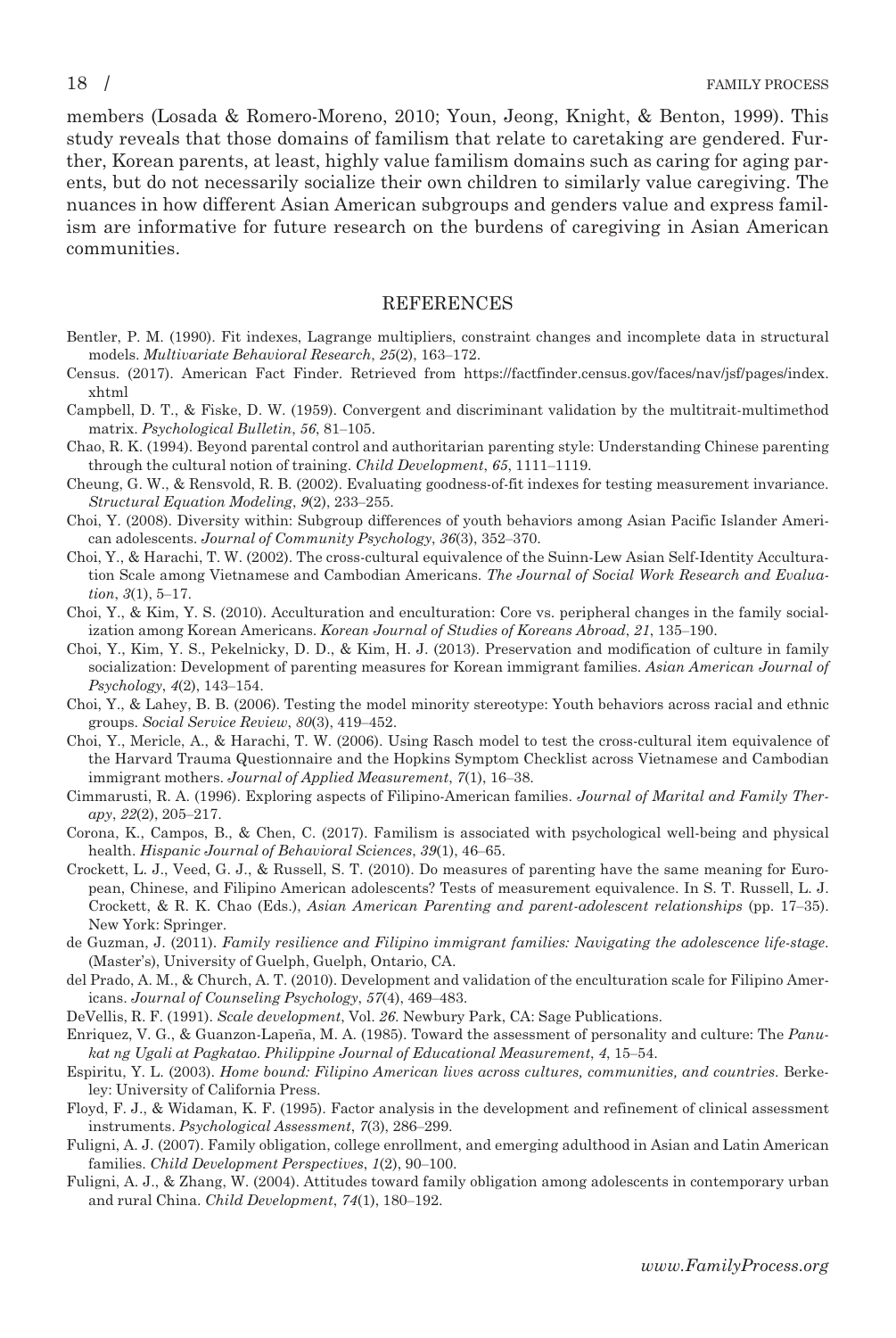- German, M., Gonzales, N. A., & Dumka, L. (2009). Familism values as a protective factor for Mexican-origin adolescents exposed to deviant peers. Journal of Early Adolescence, 29(1), 16–42.
- Grunbaum, J. A., Lowry, R., Kann, L., & Pateman, B. (2000). Prevalence of health risk behaviors among Asian American/Pacific Islander high school students. Journal of Adolescent Health, 27, 322-330.
- Harachi, T. W., Choi, Y., Abbott, R. D., Catalano, R. F., & Bliesner, S. L. (2006). Examining cross-cultural equivalence of concepts and measures in diverse samples. Prevention Science, 7(4), 359–368.
- Hui, C. H., & Triandis, H. C. (1985). Measurement in cross-cultural psychology a review and comparison of strategies. Journal of Cross-Cultural Psychology, 16(2), 131–152.
- Hurh, W. M. (1998). The Korean Americans. Westport, CT: Greenwood Press.
- Jang, S. J. (2002). Race, ethnicity, and deviance: A study of Asian and non-Asian adolescents in America. Sociological Forum, 17(4), 647–680.
- Juang, L. P., & Nguyen, H. H. (2009). Misconduct among Chinese American adolescents. Journal of Cross-Cultural Psychology, 40(4), 649–666.
- Killoren, S. E., Wheeler, L. A., Updegraff, K. A., Rodríguez de Jésus, S. A., & McHale, S. M. (2015). Longitudinal associations among parental acceptance, familism values, and sibling intimacy in Mexican-origin families. Family Process, 54(2), 217–231.<https://doi.org/10.1111/famp.12126>.
- Kim, B. S. K., Atkinson, D. R., & Yang, P. H. (1999). The Asian value scale development, factor analysis, validation and reliability. Journal of Couseling Psychology, 46(3), 342–352.
- Kim, L., Knudson-Martin, C., & Tuttle, A. (2014). Toward relationship-directed parenting: An example of North American born second-generation Korean-American mothers and their partners. Family Process, 53(1), 55– 66. [https://doi.org/10.1111/famp.12052.](https://doi.org/10.1111/famp.12052)
- Kim, S. Y., Wang, Y., Weaver, S. R., Shen, Y., Wu-Seibold, N., & Liu, C. H. (2014). Measurement equivalence of the language brokering scale for Chinese American adolescents and their parents. Journal of Family Psychology, 28(2), 180–192.
- Kline, R. B. (2010). Principles and practice of structural equation modeling, 3rd ed. New York: Guilford Press.
- Lim, N. E. (2011). Family closeness, parental role fulfillment and immigration stress: A study on Filipino American young adults' satisfaction with parental upbringing. (Doctoral Dissertation), University of Illinois, Urbana-Champaign.
- Lipsicas, C. B., & Makinen, I. H. (2010). Immigration and suicidality in the young. Canadian Journal of Psychiatry, 55(5), 247–281.
- Losada, A., & Romero-Moreno, R. (2010). Psychosocial factors and caregivers' distress: Effects of familism and dysfunctional thoughts. Aging and Mental Health, 14(2), 193–202.
- Lugo-Steidel, A. G., & Contreras, J. M. (2003). A new familism scale for use with Latino populations. Hispanic Journal of Behavioral Sciences, 25, 312–330.
- MacCallum, R. C., Browne, M. W., & Sugawara, H. M. (1996). Power analysis and determination of sample size for covariance structure modeling. Psychological Methods, 1(2), 130–149.
- Min, P. G. (1998). Changes and conflicts: Korean immigrant families in New York. Boston, MA: Allyn and Bacon.
- Min, P. G. (Ed.) (2005). Asian Americans: Contemporary trends and issues, 2nd ed. Thousand Oaks, CA: Pine Forge Press.
- Min, P. G. (2006). Korean Americans. In P. G. Min (Ed.), Asian Americans: Contemporary trends and issues (pp. 230–259). Thousand Oaks, CA: Pine Forge Press.
- Nadal, K. L. (2011). Filipino American psychology. Hoboken, NJ: John Wiley & Sons.
- Nunnally, J. C., & Bernstein, I. H. (1994). Psychometic theory, 3rd ed. New York: McGraw-Hill Inc.
- Okazaki, S. (1997). Sources of ethnic differences between Asian American and white American college students on measures of depression and social anxiety. Journal of Abnormal Psychology, 106(1), 52–60.
- Pew Research Center (April 4, 2013). The rise of Asian Americans. Pew Research Center. At [http://www.pewsocia](http://www.pewsocialtrends.org/2012/06/19/the-rise-of-asian-americans/) [ltrends.org/2012/06/19/the-rise-of-asian-americans/.](http://www.pewsocialtrends.org/2012/06/19/the-rise-of-asian-americans/)
- Pew Research Center. (2015). Social & demographic trends: Korean Americans. Retrieved from [http://www.pewso](http://www.pewsocialtrends.org/asianamericans-graphics/koreans/) [cialtrends.org/asianamericans-graphics/koreans/](http://www.pewsocialtrends.org/asianamericans-graphics/koreans/)
- Russell, S. T., Chu, J. Y., Crockett, L. J., & Doan, S. N. (2010). The meanings of parent-adolescent relationship quality among Chinese American and Filipino American adolescents. In S. T. Russell, L. J. Crockett, & R. K. Chao (Eds.), Asian American parenting and parent-adolescent relationships (pp. 79–100). New York: Springer.
- Russell, S. T., Crockett, L. J., & Chao, R. K. (2010). Asian American parenting and parent-adolescent relationships. New York: Springer.
- Schaefer, R. T. (Ed.) (2008). Encyclopedia of race, ethnicity, and society. Thousand Oaks, CA: Sage Publications Inc.
- Schwartz, S. J. (2007). The applicability of familism to diverse ethnic groups: A preliminary study. The Journal of Social Psychology, 147(2), 101–118.
- Shibusawa, T. (2008). Living up to the American Dream. Psychotherapy Networker, 32(3), 40–45.
- Sung, H. Y. (2010). The influence of culture on parenting practices of East Asian families and emotional intelligence of older adolescents: A qualitative study. School Psychology International, 31(2), 199–214.